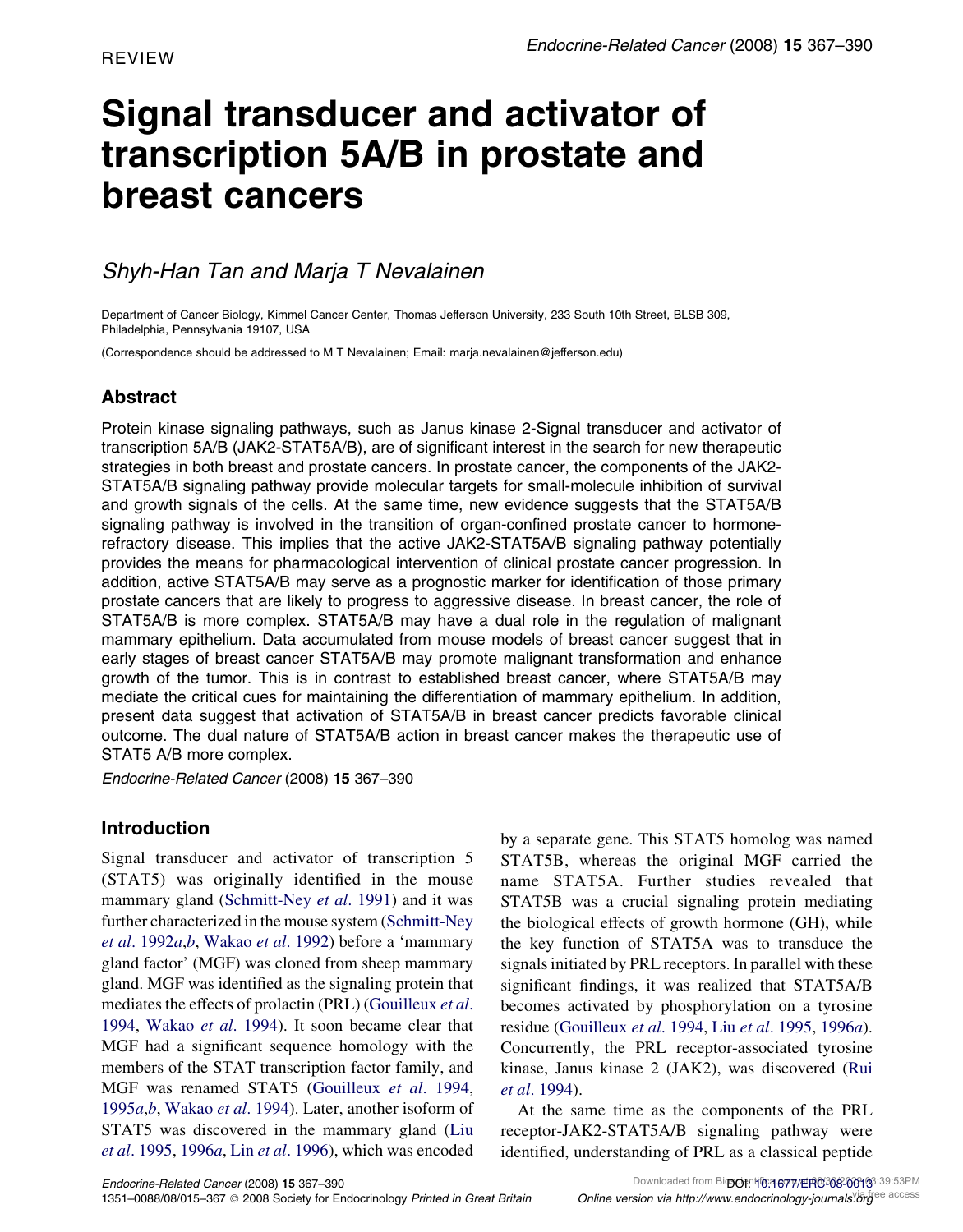hormone underwent significant changes. Specifically, it was realized that PRL, which is known as a pituitary hormone secreted by the cells in the anterior lobe of the hypophysis, is actually produced as a local growth factor both in normal and malignant prostate ([Neva](#page-19-0)lainen et al[. 1997](#page-19-0)a,[b](#page-19-0), Li et al[. 2004,](#page-18-0) [Dagvadorj](#page-16-0) et al. [2007\)](#page-16-0) and mammary glands ([Ginsburg & Vonderhaar](#page-16-0) [1995\)](#page-16-0). It was known that PRL has both mitogenic and secretory effects on breast epithelial cells. Unexpectedly, PRL was found to be a significant mitogen and survival factor for prostate epithelial cells as well [\(Nevalainen](#page-19-0) et al. 1991, [1997](#page-19-0)b, [Wennbo](#page-22-0) et al. 1997, [Kindblom](#page-18-0) et al. 2002, [2003](#page-18-0)). Autocrine PRL in prostate and breast tissue became important findings, since local production of PRL provided an explanation as to why the results of studies trying to link breast or prostate cancer incidence or progression with the circulating PRL levels yielded controversial results. Potential molecular mechanisms and factors, in addition to pituitary and autocrine GH and PRL underlying the constitutive activation of STAT5A/B signaling pathway in prostate and breast cancers will be discussed. Furthermore, involvement of STAT5A/B signaling pathway in the regulation of growth and progression of prostate and breast cancers will be reviewed.

#### Structure and function of STAT5A/B proteins

The STAT family of transcription factors has seven members (STAT1, STAT2, STAT3, STAT4, STAT5A, STAT5B, and STAT6) that are all encoded by separate genes ([Darnell](#page-16-0) et al. 1994, [Zhong](#page-23-0) et al. [1994](#page-23-0)b). The STAT proteins are likely to have diverged from a single gene through several consecutive duplications into three genetic loci. Specifically, in humans, the STAT genes map to three chromosomal regions [\(Copeland](#page-16-0) et al. 1995): STAT3, STAT5A, and STAT5B map to chromosome 17 (bands q11-1 to q22); STAT1 and STAT4 map to chromosome 2 (bands q12 to q33) [\(Yamamoto](#page-23-0) et al. 1997, [Haddad](#page-17-0) et al. 1998); and STAT2 and STAT6 map to chromosome 12 (bands q13 to q14-1) (Leek et al[. 1997](#page-18-0), [Goureau](#page-16-0) et al. 2001; Table 1). Differential splicing and proteolytic processing further increase the diversity of STAT function in cells ([Haddad](#page-17-0) et al. 1998, [Ihle 2001](#page-17-0)). In the mouse, Stat1 and Stat4 are located on chromosome 1 (band 1) C1.1) [\(Schindler](#page-21-0) et al. 1992, [Yamamoto](#page-22-0) et al. 1994); Stat2 and Stat6 are on chromosome 10 (band 10 D3) (Fu et al[. 1992](#page-16-0), [Quelle](#page-20-0) et al. 1995); and Stat3, Stat5a, and Stat5b map to chromosome 11 (band 11 D) [\(Zhong](#page-23-0) et al[. 1994](#page-23-0)a, [Copeland](#page-16-0) et al. 1995, Shi et al[. 1996,](#page-21-0) Levy et al[. 1998](#page-18-0); Table 1).

STATs are proteins of 750–900 amino acids (90–115 kDa) with five structurally and functionally conserved domains that allow the transduction of ligand-specific signals ([Schindler & Darnell 1995](#page-21-0)). The 94 kDa STAT5A (human, 794 amino acids; mouse, 793 amino acids) and 92 kDa STAT5B (human, 787 amino acids; mouse 786 aa) are distinct, but highly homologous isoforms (Mui et al[. 1994,](#page-19-0) [Liu](#page-19-0) et al[. 1995](#page-19-0), [1996](#page-19-0)a) (Table 1). Both carry five domains (Table 2) that are structurally and functionally conserved with other STAT proteins and allow the transduction of ligand-specific signals [\(Schindler &](#page-21-0) [Darnell 1995\)](#page-21-0) ([Fig. 1](#page-2-0)). There is a unique stretch of 20 and 8 amino acids at the C-terminus of STAT5A and STAT5B respectively. The domain of STAT5A/B that is most highly conserved with other STAT proteins is the SH2 domain (aa 593–670, Table 1) that mediates both receptor-specific recruitment and Stat dimeri-zation ([Stocklin](#page-21-0) et al. 1996) through the phosphorylated tyrosine residue of one STAT5 to the SH2 domain of another ([Wakao](#page-22-0) et al. 1994, Welte et al[. 1994](#page-22-0)). The central DNA-binding domain (DBD, aa 332–583) of STAT5A/B is another conserved domain that allows binding of STAT5A/B to consensus GAS ( $\gamma$ -interferon activation sequence) sites (TTC(C/T)N(G/A)GAA)

Table 1 Chromosomal mapping and sequence identity between human and mouse signal transducer and activator of transcriptions (STATs)

| <b>STAT</b>       | Human         |                 | Mouse         |                 |            |                                                  |
|-------------------|---------------|-----------------|---------------|-----------------|------------|--------------------------------------------------|
|                   | Amino<br>acid | Chromo-<br>some | Amino<br>acid | Chromo-<br>some | % Identity | <b>References</b>                                |
| STAT <sub>1</sub> | 750           | 2               | 749           |                 | 93         | Schindler et al. (1992) and Haddad et al. (1998) |
| STAT <sub>2</sub> | 846           | 12              | 915           | 10              | 64         | Fu et al. (1992) and Goureau et al. (2001)       |
| STAT3             | 769           | 17              | 769           | 11              | 99         | Zhong et al. (1994a) and Choi et al. (1996)      |
| STAT4             | 748           | 2               | 748           |                 | 94         | Yamamoto et al. (1994, 1997)                     |
| STAT5A            | 794           | 17              | 793           | 11              | 96         | Mui et al. (1995) and Lin et al. (1996)          |
| STAT5B            | 787           | 17              | 786           | 11              | 96         | Mui et al. (1995) and Lin et al. (1996)          |
| STAT6             | 847           | 12              | 837           | 10              | 85         | Quelle et al. (1995) and Leek et al. (1997)      |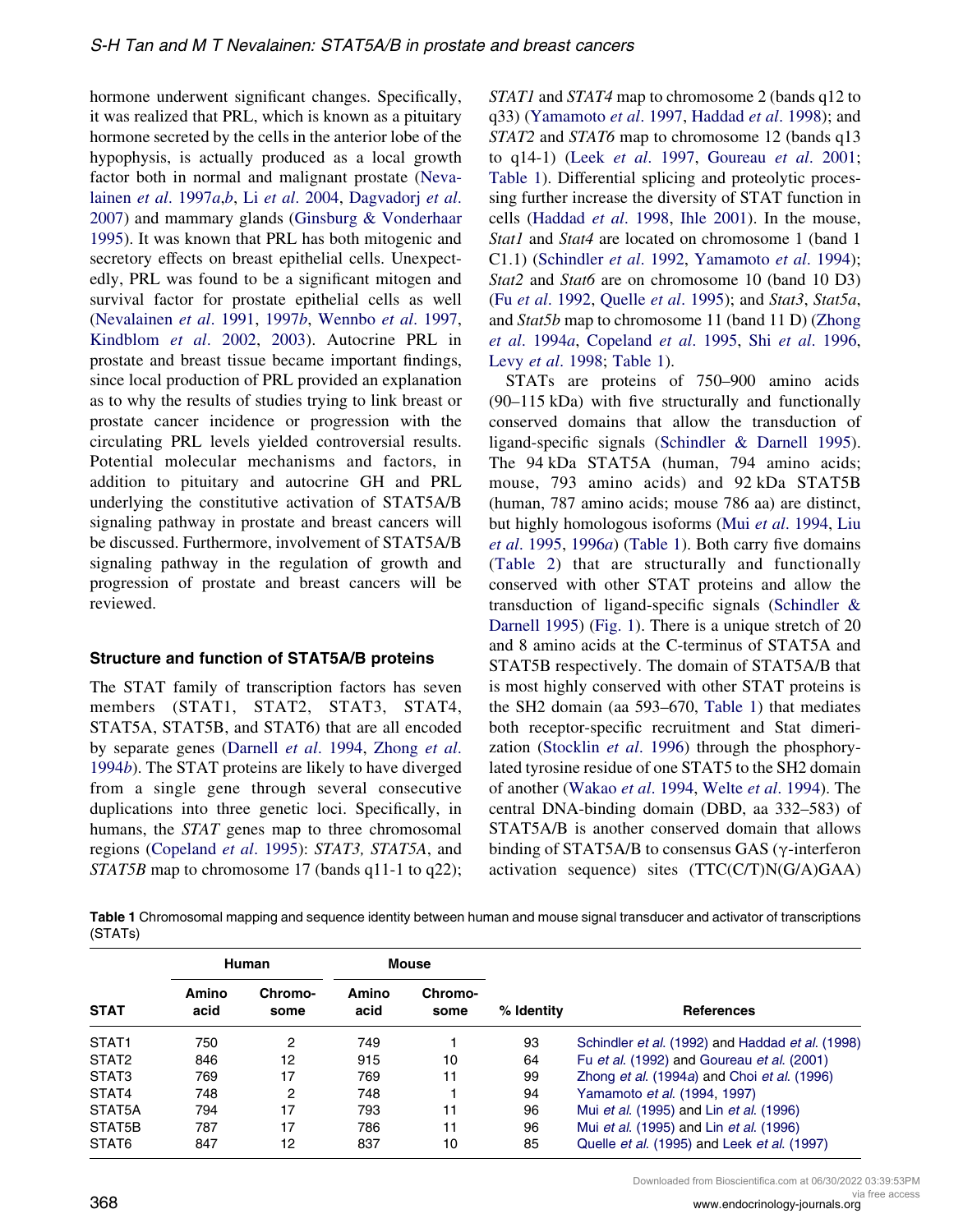|                                                    |           | Human     | <b>Mouse</b>       |           |
|----------------------------------------------------|-----------|-----------|--------------------|-----------|
|                                                    | STAT5A    | STAT5B    | STAT <sub>5a</sub> | STAT5b    |
| N-domain                                           | $1 - 126$ | $1 - 126$ | $1 - 126$          | $1 - 126$ |
| Coiled-coil domain<br>(STAT protein, all-α domain) | 138-330   | 138-330   | 138-330            | 138-330   |
| DNA-binding domain                                 | 332-583   | 332-583   | 332-583            | 332-583   |
| Linker domain                                      | 475–592   | 475-592   | 475-592            | 475-592   |
| SH <sub>2</sub> domain                             | 593-670   | 593-670   | 593-670            | 593-670   |
| Phosphotyrosyl segment                             | 686-701   | 686-706   | 686-701            | 686-706   |
| Transactivation domain                             | 722-794   | 727-787   | 721-793            | 726-786   |

<span id="page-2-0"></span>Table 2 Location of conserved functional domains of human and mouse signal transducer and activator of transcription 5A/B (STAT5A/B)

within gene regulatory elements [\(Decker](#page-16-0) et al. 1991, [Horvath](#page-17-0) et al. 1995, [Soldaini](#page-21-0) et al. 2000). The linker domain (aa 475–592) of STATs, named based on crystallographic studies, in fact overlaps in function with the DBD (Yang et al[. 2002](#page-23-0)). Site-directed mutagenesis of the STAT1 linker domain resulted in a mutant dimer that binds and dissociates from DNA more rapidly than the wild-type protein ([Yang](#page-23-0) et al. [2002\)](#page-23-0). The N-terminal domain of STAT5A/B (aa 1–126) stabilizes interactions between two STAT dimers to form tetramers. STAT5–DNA interaction, particularly at adjacent non-consensus STAT5-binding sites, is reinforced by tetramerization that enhances transcriptional activation of weak promoters [\(Horvath](#page-17-0) et al[. 1995](#page-17-0), Meyer et al[. 1997,](#page-19-0) John et al[. 1999](#page-17-0), [Soldaini](#page-21-0) et al. 2000). Homodimers of STAT5A and STAT5B were found to share similar binding specificities for half palindromes that are spaced 3 bp apart [\(Soldaini](#page-21-0) et al. 2000, Ehret et al[. 2001\)](#page-16-0). The nonredundant functions of STAT5A and STAT5B during development are likely due to their cell type-specific expression or due to the interactions of their divergent C-terminus with different co-regulators rather than a result of differences in DNA-binding specificity [\(Ehret](#page-16-0) et al[. 2001\)](#page-16-0). Tetrameric binding is made possible by tandemly linked GAS (gamma - interferon activation sequence) motifs with non-consensus motifs that are optimally spaced 6 bp apart [\(Soldaini](#page-21-0) et al. 2000).

The glycosylation on threonine 92 of STAT5 is found to enhance interaction with the co-activator of transcription CREB-binding protein (CBP; [Gewinner](#page-16-0) et al. [2004](#page-16-0)). Adjacent to the N-terminus of STAT5A/B is the coiled-coil domain (aa 138–330), consisting of a four-helix bundle ([Soldaini](#page-21-0) *et al.* 2000) (Fig. 1; Table 2), which facilitates multiple protein–protein interactions crucial for transcriptional regulation by interacting with chaperones (Xu et al[. 2004](#page-22-0)), with Nmi, which helps the recruitment of co-activators (Zhu et al[. 1999](#page-23-0)), and with co-repressors ([Nakajima](#page-19-0) et al. 2001, [Maurer](#page-19-0) et al. 2002).

The transcriptional activation domain in the C-terminus of STAT5A/B (STAT5A, aa 722–794; STAT5B, aa 727–787) is the most variable region and interacts with critical co-activators,including the p300/CBP-associated co-activator NcoA-1 ([Litterst](#page-18-0) et al. 2003), centrosomal P4.1-associated protein (Peng et al[. 2002](#page-20-0)), P100 ([Paukku](#page-20-0) et al[. 2003\)](#page-20-0) and Oct-1 [\(Magne](#page-19-0) et al. 2003, [Litterst](#page-19-0) et al[. 2005\)](#page-19-0).

In contrast to other STAT transcription factors that have a narrow activation profile, STAT5A and STAT5B transduce signals triggered by multiple ligands (Table 3). In addition to being activated by PRL [\(Kazansky](#page-18-0) et al. 1999), STAT5A/B are activated by interleukin-2 (IL-2; Hou et al[. 1995\)](#page-17-0), IL-3 (Mui [et al](#page-19-0). [1995\)](#page-19-0), IL-5 (Mui et al[. 1995\)](#page-19-0)), and IL-7 [\(Foxwell](#page-16-0) et al. [1995](#page-16-0)), granulocyte–macrophage colony-stimulating



Figure 1 The major structural and functional domains and the phosphorylation sites of human and mouse STAT5A and STAT5B proteins. STAT5 proteins share an overall general structure that is organized into functional modular domains: N-terminal domain (N), coiled-coil domain (CC), DNA-binding domain (DBD), linker domain (L), SH2 domain (SH2), and transactivation domain (TA). All STAT molecules have a highly conserved tyrosine phosphorylation site (Y) at or around residue 700, labeled as the phosphotyrosyl segment (PY). Tyrosine phosphorylation follows ligand-induced activation and is required for dimerization and nuclear translocation.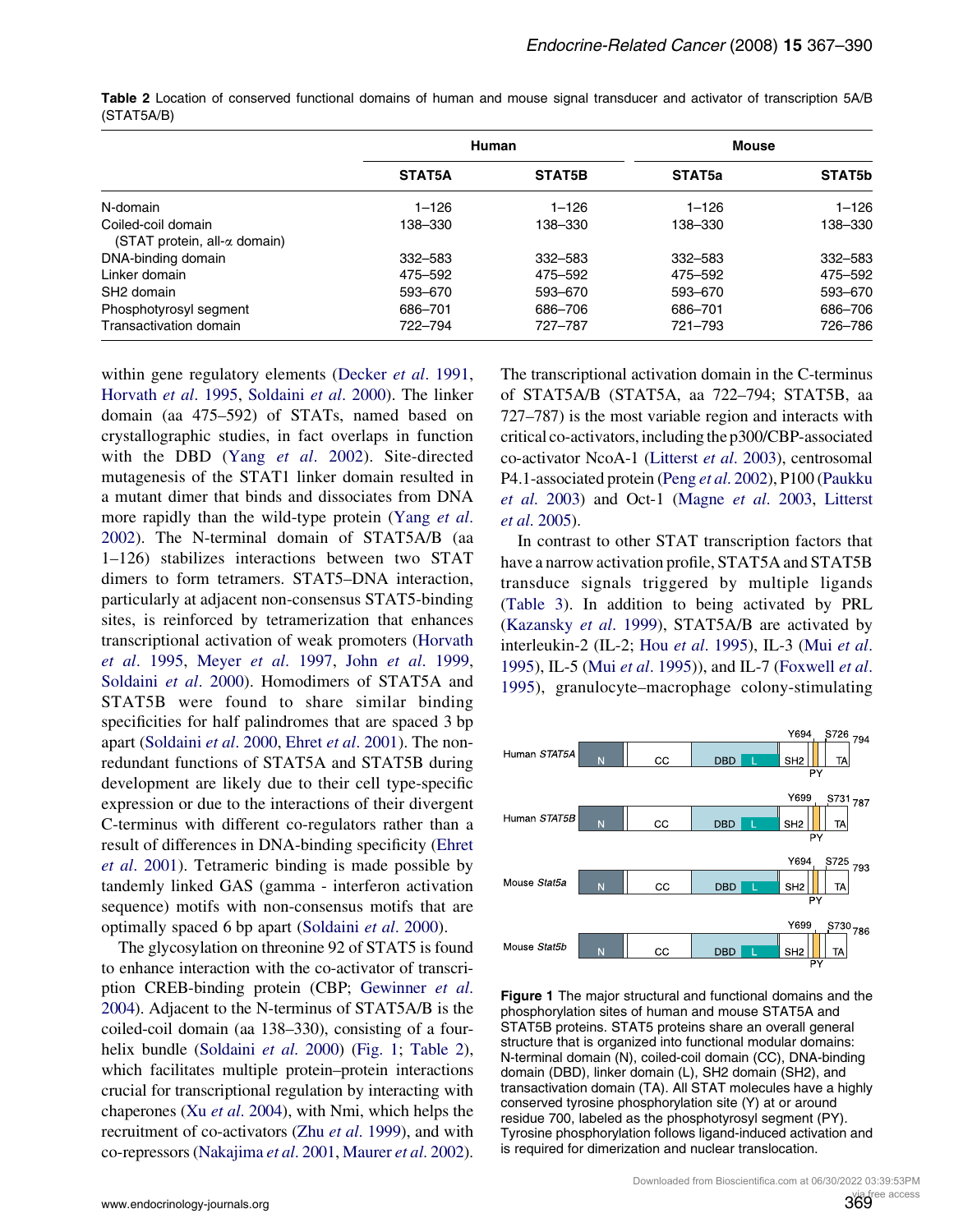| Ligand                                                       | Reference                                                                                                                    |  |  |
|--------------------------------------------------------------|------------------------------------------------------------------------------------------------------------------------------|--|--|
| Prolactin                                                    | Gouilleaux et al. (1994) and Wakao et al. (1994)                                                                             |  |  |
| $IL-2$                                                       | Hou <i>et al.</i> (1995)                                                                                                     |  |  |
| IL-3                                                         | Mui et al. (1995)                                                                                                            |  |  |
| $IL-5$                                                       | Mui <i>et al.</i> (1995)                                                                                                     |  |  |
| IL7                                                          | Foxwell et al. (1995)                                                                                                        |  |  |
| Granulocyte-macrophage<br>colony-stimulating factor (GM-CSF) | Barahmand-pour et al. (1995), Gouilleux et al. (1995a), Mui et al. (1995),<br>Pallard et al. (1995a) and Rosen et al. (1996) |  |  |
| Insulin                                                      | Wartmann et al. (1996) and Chen et al. (1997)                                                                                |  |  |
| Erythropoietin (EPO)                                         | Gouilleux et al. (1995b), Pallard et al. (1995b)                                                                             |  |  |
| Thrombopoietin (TPO)                                         | Pallard et al. (1995a)                                                                                                       |  |  |
| GH                                                           | Gouilleux et al. (1995b) and Galsgaard et al. (1996)                                                                         |  |  |

Table 3 Ligands activating signal transducer and activator of transcription 5A/B (STAT5A/B)

factor ([Barahmand-pour](#page-15-0) et al. 1995, Mui et al[. 1995](#page-19-0)), insulin ([Wartmann](#page-22-0) et al. 1996), erythropoietin [\(Wakao](#page-22-0) et al. 1994, [Gouilleux](#page-16-0) et al. 1995b, [Pallard](#page-20-0) et al[. 1995](#page-20-0)b), thrombopoietin [\(Pallard](#page-20-0) et al. 1995a), and GH [\(Gouilleux](#page-16-0) et al. 1995b, [Galsgaard](#page-16-0) et al. 1996) (Table 3).

Initially, insight into the distinct roles of STAT5A/B in mediating biological responses was gleaned mainly from gene targeting studies, which revealed that the phenotypes of Stat5a/b knockout (KO) mice are not fully functionally redundant. Stat5a-null female mice are defective in PRL-dependent mammary gland development (Liu et al[. 1997](#page-19-0)), whereas Stat5a-null male mice exhibit defective prostate epithelium [\(Nevalainen](#page-20-0) et al. 2000). By contrast, Stat5b-null mice fail to respond effectively to GH (Udy et al[. 1997,](#page-22-0) [Teglund](#page-22-0) et al. 1998) and are severely anemic, indicating defective hematopoiesis due to impaired response to hematopoietins [\(Socolovsky](#page-21-0) et al. 1999). In Stat5a/b double KO mice, lymphoid development and differentiation were impaired (Yao et al[. 2006](#page-23-0)). In addition, T-cell receptor  $\gamma$ -rearrangement and peripheral  $CD8+T-cell$  survival were abrogated in the absence of Stat5a/b (Yao et al[. 2006\)](#page-23-0).

#### The Jak-STAT5A/B signaling cascade

STAT5A/B-activating cytokine receptors do not typically posses tyrosine kinase activity that is provided by receptor-associated cytoplasmic proteins from the JAK family ([Darnell 1997,](#page-16-0) [Ihle 2001,](#page-17-0) [Schindler 2002](#page-21-0)). In mammalian cells, there are four JAK proteins (120–130 kDa), JAK1, JAK2, JAK3, and TYK2 (tyrosine kinase 2) [\(Darnell 1997,](#page-16-0) [Ihle 2001,](#page-17-0) [Aaronson & Horvath 2002](#page-15-0), [Levy & Darnell 2002](#page-18-0)), which are, except for JAK3, ubiquitously expressed [\(Leonard & O'Shea 1998\)](#page-18-0). JAK proteins have seven highly homologous domains. Located at the carboxyl terminus, the JAK homology domain 1 (JH1) has the

kinase activity. Directly upstream of JH1 is the JH2 pseudokinase domain that resembles JH1 but has a negative regulatory function. The domains that mediate association with cytokine receptors are JH3– JH7 at the amino-terminus of JAKs, which constitute a four-point-one, ezrin, radixin, moesin domain [\(Schindler & Darnell 1995,](#page-21-0) [Darnell 1997](#page-16-0), [Ihle 2001,](#page-17-0) [Aaronson & Horvath 2002,](#page-15-0) [Levy & Darnell 2002,](#page-18-0) [Schindler 2002](#page-21-0)). The primary JAK protein that activates STAT5A/B is JAK2 ([Gouilleux](#page-16-0) et al. 1994).

Ligand-induced receptor dimerization brings two JAK2 molecules into close proximity allowing them to phosphorylate specific tyrosine motifs of the receptor and activate each other [\(Fig. 2](#page-4-0)). STAT5A/B and other signaling molecules that recognize these tyrosine motifs, typically through their SH2 domains, are recruited to the docking sites. This is followed by rapid phosphorylation of a conserved tyrosine residue in the C-terminus of STAT5A/B by JAK2. Phosphorylation of the tyrosine residues Y694 and Y699 (identical in human and mouse) activates STAT5A and STAT5B respectively, leading them to homo- or heterodimerize through a phosphotyrosine–SH2 domain [\(Becker](#page-15-0) et al. 1998, Chen et al[. 1998](#page-15-0)). A variety of protein kinases phosphorylate STATs on serine residues, allowing additional signaling pathways to potentiate the primary STAT-activating stimulus [\(Decker & Kovarik 2000](#page-16-0)). By contrast, phosphorylation of the serine residues, S726 (human)/S725 (mouse) on STAT5A [\(Beuvink](#page-15-0) et al. 2000) and S731 (human)/S730 (mouse) on STAT5B, may inhibit the transcriptional activity of STAT5 ([Kirken](#page-18-0) et al. [1997](#page-18-0)a,[b](#page-18-0), [Yamashita](#page-23-0) et al. 2001).

Phosphorylated STAT5 dimers translocate from the cytoplasm into the nucleus, where they bind to the 8–10 bp inverted repeat consensus, TTC(C/T)N(G/A)- GAA, referred to as the GAS element ( $\gamma$ -interferon activation sequence) [\(Decker](#page-16-0) et al. 1991, [Horvath](#page-17-0) et al[. 1995](#page-17-0), [Soldaini](#page-21-0) et al. 2000). Recent reports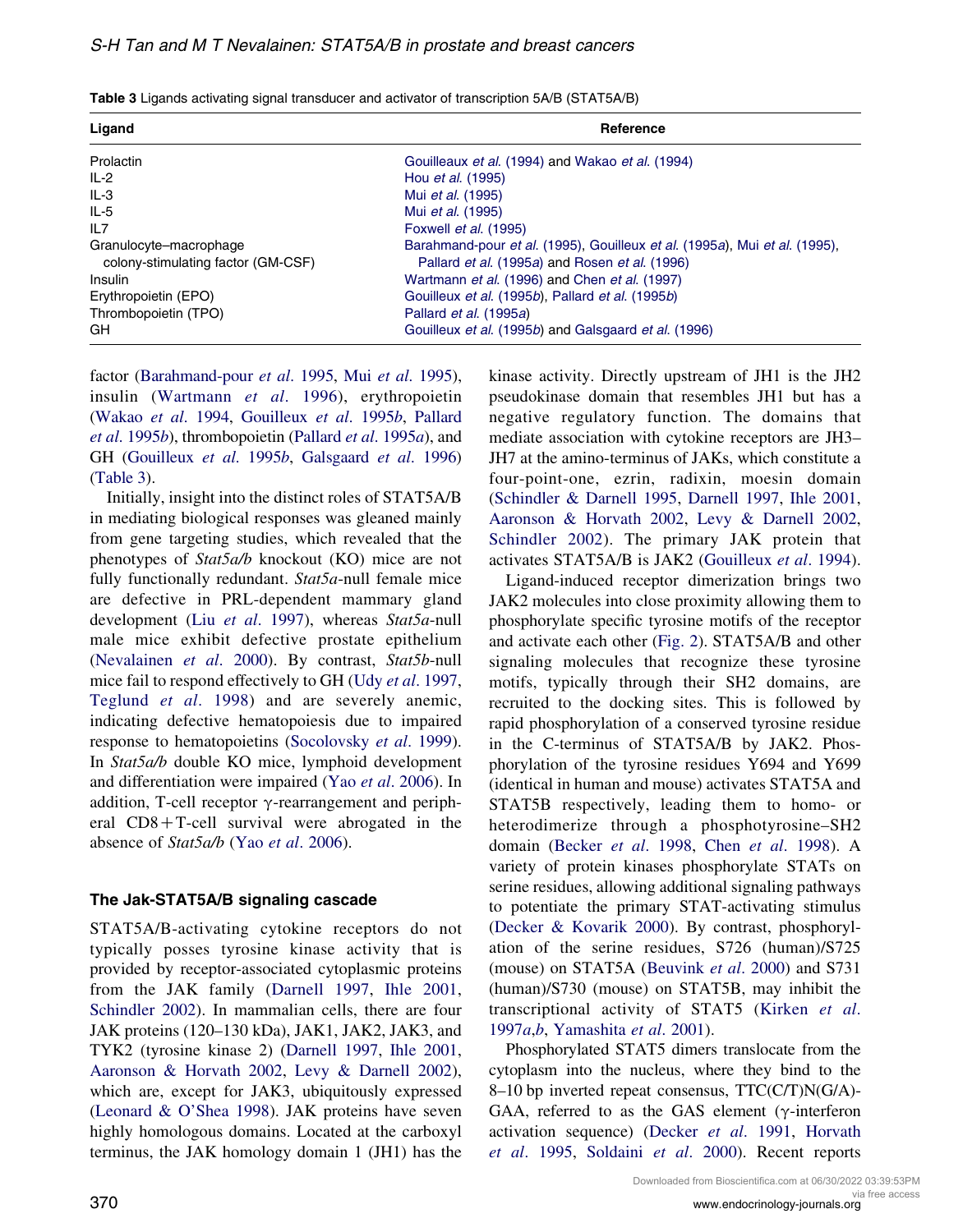<span id="page-4-0"></span>

Figure 2 Functional interaction between JAK2-STAT5A/B and androgen receptor (AR) signaling in prostate cancer cells. Binding of prolactin (PRL) to prolactin receptor (PRLR) results in receptor dimerization and activates the receptor associated kinase, Janus kinase 2 (JAK2). JAK2 phosphorylates the PRLR on tyrosine residues, thereby creating docking sites for the SH2 domain of STAT5A/B monomers. STAT5A/B molecules are phosphorylated on unique tyrosine residues by JAK2, dissociate from the receptors, dimerize, and translocate to the nucleus where they bind to specific STAT5A/B-binding GAS  $(y$ -interferon activation sequence) sites within the promoters of target genes. Binding of androgens (DHT) to the androgen receptor (AR) induces the dissociation from heat shock proteins (HSPs), receptor phosphorylation, and dimerization. Dimerized AR is translocated into the nucleus and bind to androgen response elements at the promoter of target genes. In prostate cancer cells, liganded AR interacts with activated STAT5A/B and enhances the nuclear translocation STAT5A/B. STAT5A/B, in turn, increases the nuclear translocation of AR. STAT5A/B and AR are both growth promoting signaling pathways in prostate cancer cells.

support the notion that nuclear and cytoplasmic pools of unphosphorylated STAT proteins, including STAT5A/B, shuttle freely at high exchange rates in the absence of cytokine activation [\(Meyer](#page-19-0) et al. 2002, [Zeng](#page-23-0) et al[. 2002,](#page-23-0) Marg et al[. 2004](#page-19-0), [Vinkemeier 2004,](#page-22-0) [Reich &](#page-20-0) [Liu 2006\)](#page-20-0). While non-phosphorylated STATs cycle between the cytoplasm and nucleus, the translocation of dimerized STAT proteins has been suggested to be an active, energy-dependent process [\(Vinkemeier 2004](#page-22-0), [Reich & Liu 2006](#page-20-0)) and utilize components of Randependent nuclear import machinery [\(Sekimoto](#page-21-0) et al. [1996](#page-21-0), [1997\)](#page-21-0). The karyopherin importin-b (p97) has been identified as the carrier that transports importin complexed with STATs into the nuclear compartment. Intriguing recent evidence suggests that unphosphorylated STATs may be able to bind to DNA in association with other transcription factors ([Chatterjee-Kishore](#page-15-0) et al. [2000](#page-15-0), Yang et al[. 2005,](#page-23-0) [2007](#page-23-0)b).

#### Negative regulators of STAT5 signaling

A number of different mechanisms regulate the duration and magnitude of STAT5 activation at the cytoplasmic and nuclear levels. First, both cytoplasmic and/or nuclear phosphatases inactivate STAT5 proteins. The protein tyrosine phosphatase (PTP), SHP-2, directly interacts with STATs in the cytoplasm and translocates as a complex into the nucleus [\(Chughtai](#page-15-0) et al. 2002, Chen et al[. 2003\)](#page-15-0). Other phophatases known to inactivate STATs are cytosolic PTP, PTP1B, and a nuclear phosphatase, TCPTP (T-cell protein tyrosine phosphatase) [\(Aoki & Matsuda 2000,](#page-15-0) [2002\)](#page-15-0). The second mechanism includes protein inhibitors of activated STAT proteins (PIAS), which inhibit STAT protein activation by direct association to STATs. The mammalian PIAS family members include PIAS1, PIAS3, PIASx, PIASy, and alternative splicing variants of PIASx ([Chung](#page-15-0) et al. 1997, [Schmidt & Muller 2003](#page-21-0)). DNA binding of STAT1 and STAT3 is selectively inhibited by PIAS1 and PIAS3 respectively [\(Chung](#page-15-0) et al[. 1997](#page-15-0), [Rogers](#page-20-0) et al. 2004). Moreover, PIAS proteins are E3 ligases for the small ubiquitin-like modifier (SUMO; [Jackson 2001,](#page-17-0) Kahyo et al[. 2001,](#page-17-0) [Muller](#page-19-0) et al. 2001, [Sachdev](#page-20-0) et al. 2001). SUMO is a family of four proteins of about 100 amino acids, SUMO-1, -2, -3, and -4, which is conjugated to the consensus site  $(\Psi(Psi)KXE)$  on protein substrates. Similar to ubiquitin conjugation, SUMO proteins are activated by E1 enzymes (Aos1 and Uba2) and conjugated by an E2 enzyme (Ubc9) ([Muller](#page-19-0) et al. [2001,](#page-19-0) Seeler et al[. 2007](#page-21-0)). Diverse SUMO ligases, including PIAS proteins [\(Sharrocks 2006,](#page-21-0) [Shuai 2006](#page-21-0)), define the specificity of SUMOylation. SUMO modification of a protein may alter its function, localization, or extent of ubiquitination [\(Muller](#page-19-0) *et al.* [2001,](#page-19-0) Seeler et al[. 2007\)](#page-21-0).

A third mechanism for the down-regulation of signaling by STAT5 proteins involves cytokineinducible suppressors of cytokine signaling (SOCS) proteins [\(Alexander & Hilton 2004](#page-15-0)). There are eight members of the SOCS family, including cytokine-inducible SH2 (CIS domain protein) and SOCS-1 to -7. These proteins are all structurally related and they possess a central SH2 domain and a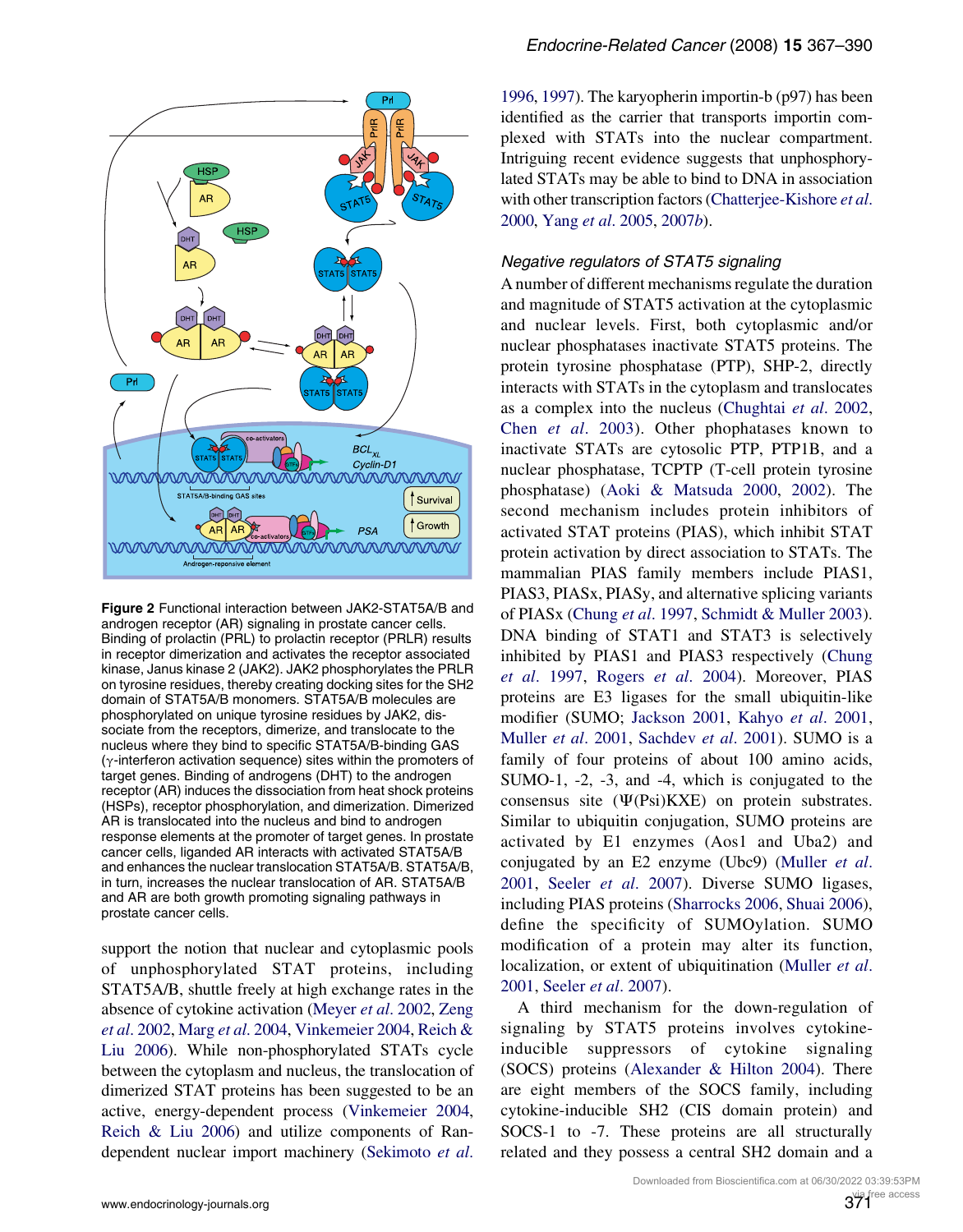conserved C-terminal motif, termed the SOCS box [\(Alexander & Hilton 2004](#page-15-0)). The SOCS proteins also appear to target signal transducers for proteasomal destruction (Zhang et al[. 1999,](#page-23-0) [Kamizono](#page-17-0) et al. 2001, [Ungureanu](#page-22-0) et al. 2002). SOCS are rapidly induced by activated STATs and act to block the cytokine signal by direct inhibition of JAKs (SOCS-1) and by competitive binding to tyrosine phosphorylated receptors so as to exclude further binding of signaling proteins such as STAT5, or by both mechanisms [\(Ram](#page-20-0) [& Waxman 1999,](#page-20-0) [Alexander & Hilton 2004](#page-15-0)).

The caveolin-1  $(CAV-1)$  gene maps to chromosome 7q31.1 and encodes a 21–24 kDa integral membrane protein of caveolae, plasma membrane invaginations that are involved in vesicular transport, cholesterol homeostasis, signal transduction, and cell transformation ([Williams & Lisanti 2005\)](#page-22-0). The CAV-1 scaffolding domain shares homology with the SOCS pseudosubstrate domain, suggesting a negative regulatory function in the JAK/STAT5 signaling pathway. Indeed, CAV-1 was found to inhibit the kinase activity of JAK2 and suppress JAK2/STAT5A signaling ([Park](#page-20-0) et al[. 2001](#page-20-0), [Jasmin](#page-17-0) et al. 2006).

#### STAT5A/B in prostate cancer

#### Transcription factor STAT5A/B regulates the viability of prostate cancer cells

The understanding of the importance and function of transcription factor STAT5A/B in normal and malignant prostate tissues has been obtained from the analysis of Stat5a KO mice, studies in human prostate cancer cells in vitro and in vivo, and from the TRAMP (transgenic adrenocarcinoma of mouse prostate) mouse model of prostate cancer. Originally, STAT5A and STAT5B were identified as the key signaling proteins activated by PRL in both normal and malignant prostate tissues (Ahonen et al. 2002, Li et al. 2004). PRL, in turn, had been shown to be an autocrine mitogen and survival factor for androgen-deprived prostate cells ([Ahonen](#page-15-0) et al. 1999). In determining the role of STAT5A/B in the growth of normal prostate epithelium, the first step was the analysis of the phenotype of Stat5a KO mice ([Nevalainen](#page-20-0) et al. 2000). These studies revealed that the prostate epithelium of Stat5a-null mice was defective. Specifically, the prostate epithelium in  $Stat5a-/-$  mice was characterized by acinar cyst formation, local disorganization, and shedding of the epithelial cells to the glandular lumini ([Nevalainen](#page-20-0) et al. 2000). The deformed prostate acini were filled with desquamated, granular epithelial cells embedded in dense, coagulated secretory material inside the broken acini ([Nevalainen](#page-20-0) et al. 2000).

Presently, no reports of prostate phenotypes of Stat5b or Stat5a/b double KO mice exist. Analysis of the prostate phenotype of Stat5b or Stat5a/b double KO mice would be essential for more complete understanding of the importance of STAT5A/B for the integrity and maintenance of normal prostate epithelium. This is because the prostate phenotype of Stat5a-null mice may have been undermined by redundant functions of other STAT family proteins, particularly STAT5B (Liu [et al](#page-19-0). [1998](#page-19-0)b, [Nevalainen](#page-20-0) et al. 2002). Specifically, in the mammary glands of  $Stat5a-/-$  mice, STAT5B compensated for the lack of Stat5a after multiple pregnancies (Liu et al[. 1998](#page-19-0)b, [Nevalainen](#page-20-0) et al. 2002). Likewise, in the prostates of Stat5a-deficient mice, STAT5B may have compensated for the lack of STAT5A. Furthermore, the loss of Stat5a stemmed from a germ line mutation of the Stat5a gene and, therefore, allowed sufficient time for STAT5B to functionally offset the loss of STAT5A throughout the development of the mice. Based on these facts, more specific results on the significance of STAT5A/B in growth regulation of normal prostate epithelium would be obtained from the studies that utilize conditional prostate-specific targeting of Stat5a or Stat5b or Stat5a/b.

The defective prostate tissue architecture in Sta-

Transcription factor STAT5A/B is highly critical for the viability of human prostate cancer cells in culture. Moreover, STAT5A/B is crucial for the regulation of prostate tumor growth in vivo. The novel concept of STAT5A/B being a prostate cell growth-controlling protein is supported by the reports from several different groups. First, Ahonen et al[. \(2003\)](#page-15-0) showed that inhibition of STAT5A/B in STAT5-positive human prostate cancer cells by adenoviral expression of a dominant-negative mutant of STAT5A/B induced massive apoptotic death of the cells as determined by cell morphology, cell viability assays, DNA fragmentation, and activation of caspase-3 and caspase-9. The demonstration of the vital contribution of STAT5A/B to the viability of prostate cancer cells was later confirmed by the studies in the TRAMP mouse prostate cancer model [\(Kazansky](#page-18-0) et al. 2003). In the TRAMP mouse prostate tumor cell lines, inhibition of STAT5A/B by inducible expression of a carboxy terminal-truncated STAT5B mutant decreased the growth of the cells in soft agar and tumor formation in nude mice. For further validation of STAT5A/B as a therapeutic target protein for prostate cancer, recent work from the Nevalainen Laboratory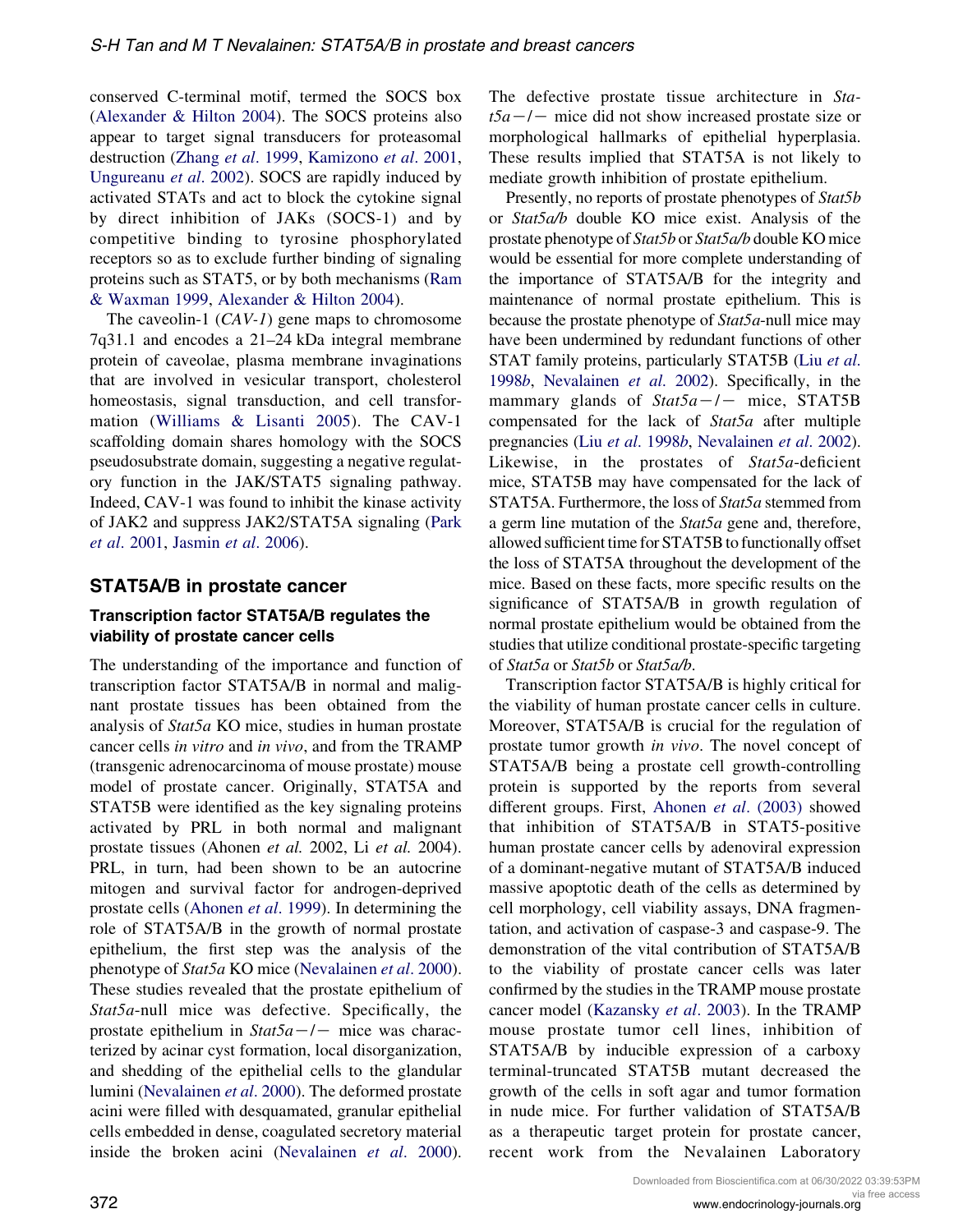[\(Dagvadorj](#page-16-0) et al. 2008) established the critical role of STAT5A/B for human prostate xenograft tumor growth in nude mice. The study also demonstrated that, regardless of the methodological approach, STAT5 inhibition in all STAT5-positive human prostate cancer cells resulted in massive cell death. In addition, CYCLIN-D1 and  $BCL-X_L$  were identified as target genes of STAT5A/B in human prostate cancer cells ([Dagvadorj](#page-16-0) et al. 2008). What remains unclear so far is the individual role of STAT5A versus STAT5B in the maintenance of growth regulation of prostate cancer cells. Moreover, identification of the molecular mechanisms underlying rapid apoptosis of prostate cancer cells upon STAT5A/B inhibition should be investigated, as it may reveal additional therapeutic target proteins for prostate cancer.

### Active STAT5A/B in clinical progression of prostate cancer

STAT5A/B is constitutively activated in human prostate cancer cells, but not in the epithelium of adjacent normal prostate glands ([Ahonen](#page-15-0) et al. 2003). Moreover, activation of STAT5A/B is associated with high-grade prostate cancer (Li et al[. 2004\)](#page-18-0). The distribution of active STAT5A/B in clinical prostate cancers of different histological grades was first demonstrated in a study that analyzed STAT5A/B activation in 114 paraffin-embedded prostate cancer samples (Li et al[. 2004](#page-18-0)). Examination of tissue microarrays of an independent set of 357 prostate cancer patients further confirmed that activation of STAT5A/B associated with high Gleason grades of prostate cancer (Li et al[. 2005\)](#page-18-0). Active STAT5A/B in primary prostate tumors predicted an early recurrence of prostate cancer after the initial treatment of prostate cancer in the patient (Li et al[. 2005](#page-18-0)). This finding further supported the concept of involvement of STAT5A/B in clinical progression of prostate cancer. Most importantly, active STAT5A/B remained an independent prognostic marker of early disease recurrence even if only prostate cancers of intermediate Gleason grades were analyzed (Li et al[. 2005](#page-18-0)). It is therefore possible that the presence of active STAT5A/B in primary prostate cancers of intermediate histological grade is associated with progressive disease and would serve as a prognostic marker for the identification of prostate cancer patients who would benefit from a more aggressive therapeutic intervention. Future studies should determine the distribution of active STAT5A versus STAT5B in prostate cancers of different histological grades and assess the individual prognostic value of STAT5A versus STAT5B in

prostate cancer. The ideal material for such studies would be primary prostate cancer specimens from patients who have undergone radical prostatectomy but have not received adjuvant therapies, since they may affect the activation of STAT5A/B.

Because active STAT5A/B promotes the growth of prostate cancer cells and active STAT5A/B in primary prostate cancer predicted early disease recurrence, which is often hormone-refractory cancer, the contribution of STAT5A/B to androgen-independent growth of prostate cancer is an important open question. Hormone-refractory prostate cancer is characterized by continued expression of the androgen receptor (AR) and androgen-regulated genes, suggesting that the AR signaling pathway remains active despite low levels of circulatory androgens ([Isaacs & Isaacs 2004\)](#page-17-0). Recently, the Nevalainen Laboratory (Tan [et al](#page-22-0). [2008](#page-22-0)) demonstrated that the active STAT5A/B signaling pathway increased transcriptional activity of AR in prostate cancer cells. Ligand-bound AR, in turn, increases transcriptional activity of STAT5A/B. AR expression is known to persist in hormonerefractory prostate cancer. Similar to AR, STAT5A/B was shown to be in the active state in 95% of hormonerefractory clinical human prostate cancers (Tan [et al](#page-22-0). [2008\)](#page-22-0). The functional synergism between STAT5A/B and AR in prostate cancer cells was demonstrated to involve direct physical interaction between the two. Intriguingly, liganded AR was shown to enhance nuclear localization of STAT5A/B and active STAT5 promoted nuclear translocation of AR (Tan [et al](#page-22-0). [2008\)](#page-22-0). These findings are important because STAT5A/ B and AR are both transcription factors that inhibit apoptosis and promote the growth of prostate cancer cells [\(Fig. 2\)](#page-4-0). Specifically, promotion of AR transcriptional activity by STAT5A/B in the presence of low levels of androgens may contribute to androgenindependent growth of prostate cancer. AR, in turn, by promoting transcriptional activity of STAT5A/B, may critically support the viability of prostate cancer cells in growth conditions where prostate cancer cells would normally undergo apoptosis. Among outstanding questions are the molecular mechanisms underlying the co-action between STAT5A/B and AR, the effect of STAT5A/B–AR synergy on prostate tumor growth in vivo and the STAT5 interaction with mutated liganded AR by non-testicular androgens.

#### Pathways leading to constitutive activation of STAT5A/B in prostate cancer cells

The molecular mechanisms underlying constitutive activation of STAT5A/B in primary and hormone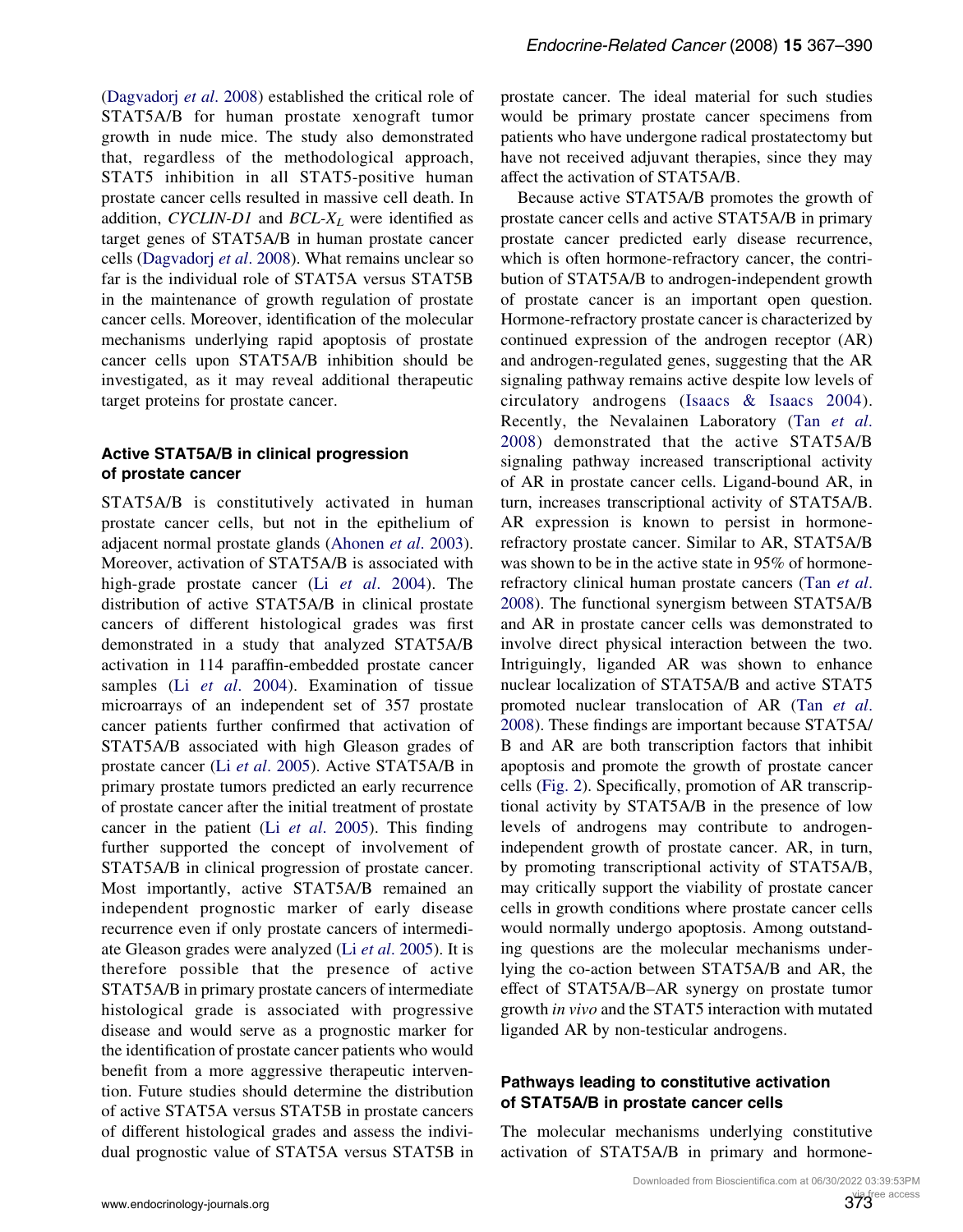refractory human prostate cancer are presently unclear. Such mechanisms may involve autocrine PRL ([Neva](#page-19-0)[lainen](#page-19-0) et al. 1997a,[b](#page-19-0), Li et al[. 2004;](#page-18-0) [Fig. 2\)](#page-4-0). Specifically, PRL is one of the predominant peptide factors presently known to activate JAK2-STAT5A/B in normal and malignant prostate epithelia [\(Ahonen](#page-15-0) et al. 2002, [Li](#page-18-0) et al[. 2004,](#page-18-0) [Dagvadorj](#page-16-0) et al. 2007). PRL promotes proliferation and survival of prostate cells, and PRL is produced locally by normal prostate epithelium and prostate cancer [\(Nevalainen](#page-19-0) et al. 1991, [1996](#page-19-0), [1997](#page-19-0)a,[b](#page-19-0), [Wennbo](#page-22-0) et al. 1997, [Ahonen](#page-15-0) et al. 1999, [Kindblom](#page-18-0) et al. [2002,](#page-18-0) [2003](#page-18-0), [Dagvadorj](#page-16-0) et al. 2007). Analysis of clinical human prostate cancer specimens showed that PRL protein expression is associated with a high histological grade of human prostate cancer (Li et al[. 2004](#page-18-0)). Autocrine PRL in prostate cancer may be one of the factors responsible for the constitutive activation of STAT5A/B in human prostate cancer. It has been shown that JAK2 is the predominant kinase that activates STAT5A/B in prostate cancer cells (Li et al[. 2004](#page-18-0)). Activating mutations of JAK2 have been recently described in hematopoietic malignancies resulting in constitutive activation of STAT5 ([Baxter](#page-15-0) et al. 2005). Such JAK2 mutations may also occur in advanced prostate cancer. A third potential mechanism for the high abundance of STAT5A/B in prostate cancer is the amplification of STAT5A/B genes. This is particularly important since the STAT5A/B genes are located on chromosome 17 (Clark et al[. 2003](#page-15-0)) that is frequently altered in both incidental and hereditary prostate cancers ([Gillanders](#page-16-0) et al. 2004). Chromosome 17q showed allelic imbalance in prostate cancer [\(Latil](#page-18-0) et al. [1994,](#page-18-0) [Bova & Isaacs 1996](#page-15-0), Alers et al[. 2000,](#page-15-0) [Kasahara](#page-17-0) et al[. 2002](#page-17-0), [Wolter](#page-22-0) et al. 2002a,[b](#page-22-0), [Verhage](#page-22-0) et al. 2003, [von Knobloch](#page-18-0) et al. 2004), and gains in chromosome 17q were detected in five studies [\(Bova & Isaacs 1996,](#page-15-0) Alers et al[. 2000,](#page-15-0) [Kasahara](#page-17-0) et al. 2002, [Wolter](#page-22-0) et al.  $2002a,b$  $2002a,b$  $2002a,b$ ). Moreover, three large studies linked a prostate cancer susceptibility gene to chromosome 17q (17q22) (Lange et al[. 2003,](#page-18-0) [Gillanders](#page-16-0) et al. 2004, [Zuhlke](#page-23-0) et al. 2004), suggesting involvement of genes in this region in an inherited form of prostate cancer.

STAT5A/B might also be activated by tyrosine kinases such as Src [\(Silva 2004,](#page-21-0) [Yu & Jove 2004](#page-23-0)), Bcr-Abl [\(de Groot](#page-16-0) et al. 1999), or Tel-JAK [\(Schwaller](#page-21-0) et al. [2000\)](#page-21-0). Although GH, a principal activator of STAT5B in a number of tissues, might be involved in activating STAT5A/B in malignant prostate epithelium ([Chopin](#page-15-0) et al[. 2002,](#page-15-0) [Halmos](#page-17-0) et al. 2002, Letsch et al[. 2003,](#page-18-0) [Weiss-Messer](#page-22-0) et al. 2004, [Stangelberger](#page-21-0) et al. 2005, Wang *et al.* 2005), there is presently no evidence of direct effects of GH on the stimulation of prostate cancer cell growth.

#### Negative regulators of STAT5A/B signaling in prostate cancer

Constitutive activation of STAT5A/B in malignant prostate epithelium may result from the loss of STAT5A/B phosphatases or inhibitory proteins of STAT5A/B (PIAS, CAV-1). STAT proteins are inactivated by both cytoplasmic and nuclear PTPs, such as SHP-1, SHP-2, CD45, cytosolic PTP, PTP1B, and a nuclear phosphatase, TCPTP ([Aoki & Mat](#page-15-0)[suda 2000,](#page-15-0) [2002](#page-15-0), [Shuai & Liu 2003\)](#page-21-0). However, studies on direct regulation of STAT5A/B activation by tyrosine phosphatases in prostate cancer cells have not been reported. Nevertheless, expression of the tyrosine phosphatase SHP-1 has been detected in both PC-3 and LNCaP prostate cancer cells [\(Zapata](#page-23-0) et al. 2002). SHP-1 is also expressed in normal human prostate, benign prostate hyperplasia, and well-differentiated prostate cancer, but is undetectable in poorly differ-entiated advanced prostate cancer ([Zapata](#page-23-0) et al. 2002).

The PIAS family of proteins are localized within the nucleus and function as constitutive repressors of STAT activity (Chung et al[. 1997,](#page-15-0) [Shuai 2000](#page-21-0), [Schmidt &](#page-21-0) [Muller 2003\)](#page-21-0). In addition, PIAS1, PIAS3 ([Junicho](#page-17-0) et al. [2000,](#page-17-0) Gross et al[. 2001,](#page-17-0) [Wang & Banerjee 2004\)](#page-22-0), and PIAS-like proteins Zimp7 (Huang et al[. 2005](#page-17-0)) and Zimp10 [\(Sharma](#page-21-0) et al. 2003) have been shown to function as co-activators to AR-mediated transcription in human prostate epithelial cells, while PIASy acts as a co-repressor of AR [\(Junicho](#page-17-0) et al. 2000, [Gross](#page-17-0) et al. [2001\)](#page-17-0). Importantly, the only member of the PIAS family that has been shown to interact with STAT5A/B is PIAS3. Specifically, the repressive action of PIAS3 on STAT5-mediated transcription was shown in CHO and lymphoid cells ([Rycyzyn & Clevenger 2002](#page-20-0)), but not in prostate cells. PIAS3 is expressed in prostate cancer tissues and cell lines (Gross *et al.* 2001, [Wang & Banerjee](#page-22-0) [2004\)](#page-22-0). Moreover, PIAS3 acts as a co-regulator of AR-regulated transcription in LNCaP cells, and its expression is enhanced in response to DHT (dihydrotestosterone) treatment [\(Junicho](#page-17-0) et al. 2000, [Gross](#page-17-0) et al. [2001\)](#page-17-0). PIAS1 expression, in turn, has been shown to be 33% higher in primary prostate cancers compared with normal prostates, but this overexpression did not correlate with the Gleason score as determined by in situ hybridization of PIAS1mRNA (Li et al[. 2002](#page-18-0)). Another study showed that PIAS1 expression is significantly lower in hormone-refractory prostate tumors than in untreated prostate tumors (Linja et al[. 2004\)](#page-18-0). However, interaction and the effects of PIAS1 on STAT5A/B activity in prostate cancer cells remain unclear. PIAS1 has been shown to act as an E3 ligase for AR ([Nishida &](#page-20-0) [Yasuda 2002\)](#page-20-0), enhance the transcriptional activity of AR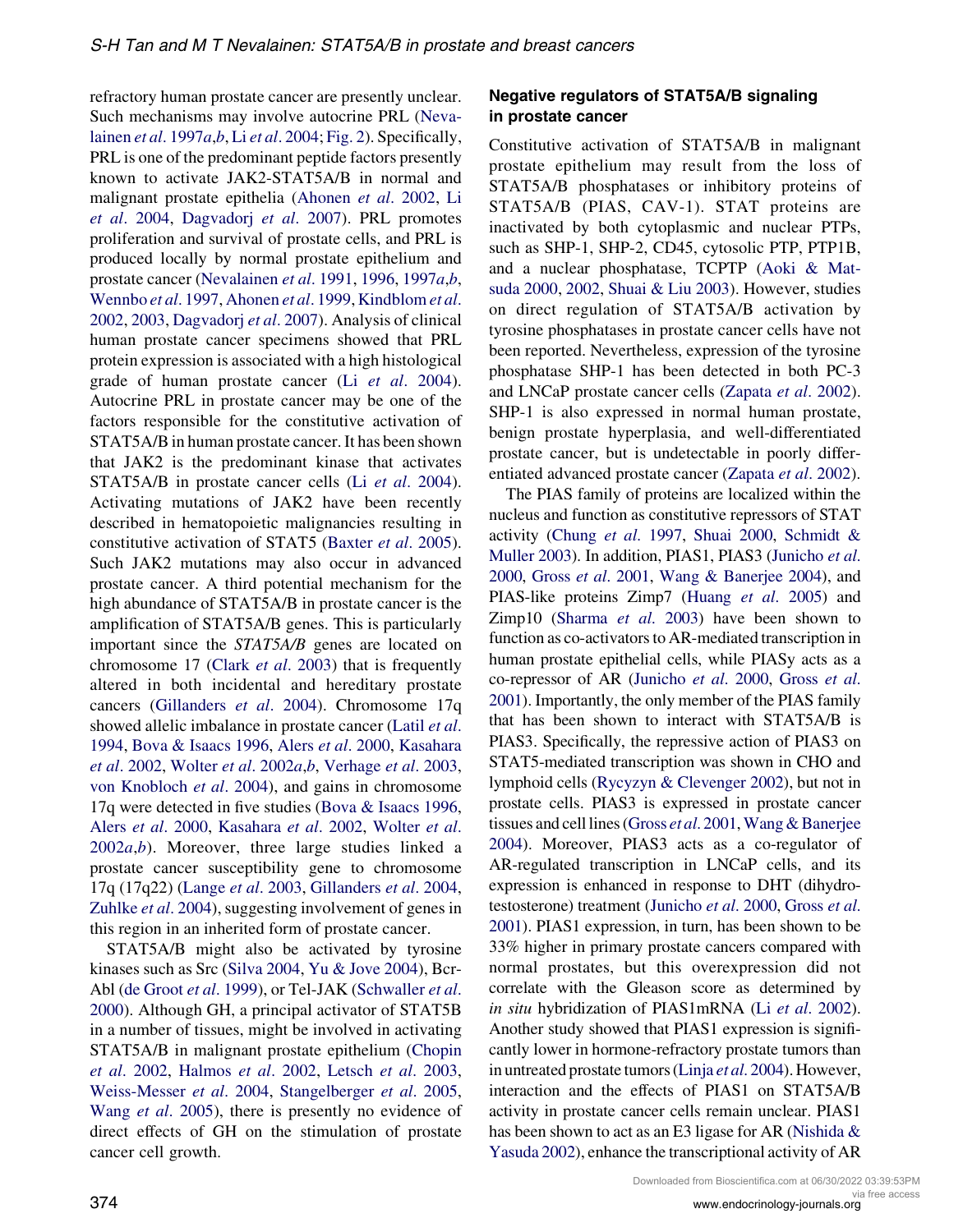in LNCaP cells (Gross et al[. 2001](#page-17-0)), and inhibit STAT1 mediated transcription (Liu et al[. 1998](#page-19-0)a). In contrast to PIAS1 and PIAS3, PIASy has been shown to interact with AR and act as an inhibitor of AR in prostate cancer cell without interfering with the DNA binding of AR (Gross et al[. 2001](#page-17-0)). Additional studies on the interaction of PIAS proteins with STAT5A/B- and STAT5A/Bregulated gene transcription in prostate cancer cells would give more insight into how this interaction contributes to prostate cancer progression.

A comparison of SOCS expression in three prostate cancer cell lines (LNCaP, PC-3, and DU145) with a normal prostate cell line (RWPE-1) showed that the expression levels of SOCS-1, SOCS-3, SOCS-5, and CIS genes in PC-3 and DU145 cells are significantly lower than in the normal RWPE prostate cells. On the other hand, in LNCaP cells the expression of SOCS-1, SOCS-3, SOCS-5, and CIS genes were at levels comparable with RWPE cells (Evans et al[. 2007\)](#page-16-0). These results indicate that SOCS genes are not silenced in all prostate cancer cells. It remains to be determined whether the SOCS proteins directly regulate the JAK2-STAT5A/B pathway in human prostate cancer cells ([Neuwirt](#page-19-0) et al. [2007](#page-19-0)) and, therefore, would contribute to constitutive activation of STAT5A/B in clinical prostate cancer.

In mammary epithelial cells, CAV-1 has been shown to repress JAK2-STAT5A/B signaling pathway [\(Park](#page-20-0) et al. [2002](#page-20-0), Jasmin et al[. 2006\)](#page-17-0). In prostate cancer, overexpression of CAV-1 has been associated with higher Gleason score, positive surgical margins, metastasis to lymph nodes, aggressive PSA (prostate specific antigen) recurrence, and a higher likelihood of disease recurrence in patients treated with radical prostatectomy [\(Yang](#page-23-0) et al. [1999](#page-23-0), Tahir et al[. 2006](#page-21-0), [Karam](#page-17-0) et al. 2007). Moreover, it has been suggested recently that CAV-1 mediates angiogenesis during prostate cancer progression ([Yang](#page-23-0) et al[. 2007](#page-23-0)a). In the CAV-1 deficient human prostate cancer cell line, LNCaP, the overexpression of CAV-1 stimulated cell proliferation and promoted tumor growth in nude mice (Bartz et al[. 2008](#page-15-0)). To date, there are no studies on the interaction of CAV-1 expression and JAK2/STAT5 signaling pathway in human prostate cancer cells. In summary, little is presently known about how changes in the expression patterns of negative regulatory proteins of STAT5A/B signaling contribute to the constitutive activation of STAT5A/B in advanced prostate cancer.

#### STAT5A/B and breast cancer

#### STAT5A/B regulation of normal mammary gland

The present understanding of the role of STAT5A/B in the regulation of normal mammary gland has been obtained for the most part from studies using murine mammary gland as a model system. Before and after the onset of puberty and during the reproductive cycle, the mouse mammary gland undergoes major morphological changes. Signals from steroid hormones, lactogenic hormones, and peptide growth factors all coordinate the expansion and differentiation of the alveolar compartment of the mouse mammary gland during the reproductive cycle [\(Hennighausen & Robinson 2005](#page-17-0)). Throughout all the stages of mammary gland development, the expression of STAT5A/B proteins is detected in the breast epithelium with a minor increase during the final stages of pregnancy and the onset of lactation [\(Kazansky](#page-18-0) et al. 1995, Liu et al[. 1995\)](#page-19-0). Of the two homologs of STAT5, STAT5A is more abundant in mammary epithelial cells than STAT5B (Liu et al[. 1997](#page-19-0)). In contrast to the relatively steady expression pattern of STAT5A/B proteins, the kinetics of STAT5 tyrosine phosphorylation correlates with the developmental profile of the mammary gland and the activation of milk protein genes (Liu [et al.](#page-19-0) 1995, [1996](#page-19-0)b, [Nevalainen](#page-20-0) et al. [2002\)](#page-20-0). Inlate pregnancy and early lactation, marked stimulation in STAT5 phosphorylation occurs, followed by a decrease during the involution phase of the postlactational mammary gland (Liu [et al.](#page-19-0) 1995, [1996](#page-19-0)b, [Nevalainen](#page-20-0) et al. 2002). In addition to PRL, STAT5A/B is also activated in mouse mammary gland by GH or epidermal growth factor (EGF). However, while PRL activates STAT5A/B uniformly in the mammary epithelium, GH, and EGF activate STAT5A/B only in a subset of epithelial cells, and the main targets of GH and EGF in mouse mammary gland are mammary stromal cells ([Gallego](#page-16-0) et al. 2001, [Nevalainen](#page-20-0) et al. 2002).

Creation of Stat5a-null mice revealed a specific role for STAT5A in the mouse mammary gland during the reproductive cycle (Liu et al[. 1997](#page-19-0)). The inactivation of Stat5a gene in mice by homologous recombination showed disrupted mammary gland development and a failure to lactate. Specifically, the *postpartum* lobuloalveolar outgrowth was reduced and the alveolar lumina in the mammary gland failed to terminally differentiate (Liu et al[. 1997](#page-19-0)). The mice developed otherwise normally and were indistinguishable from their wild-type litter mates in size, weight, and fertility (Liu et al[. 1997](#page-19-0)). Interestingly, in the non-pregnant murine mammary gland, STAT5A/B is basally active within the ductal compartment [\(Nevalainen](#page-20-0) et al. [2002\)](#page-20-0). However, the key functions of PRL-STAT5 signaling during pregnancy and lactation are located to the alveolar compartment of the gland [\(Horseman](#page-17-0) et al. [1997,](#page-17-0) [Ormandy](#page-20-0) et al. 1997). These findings are in line with the results of the analysis of mice lacking two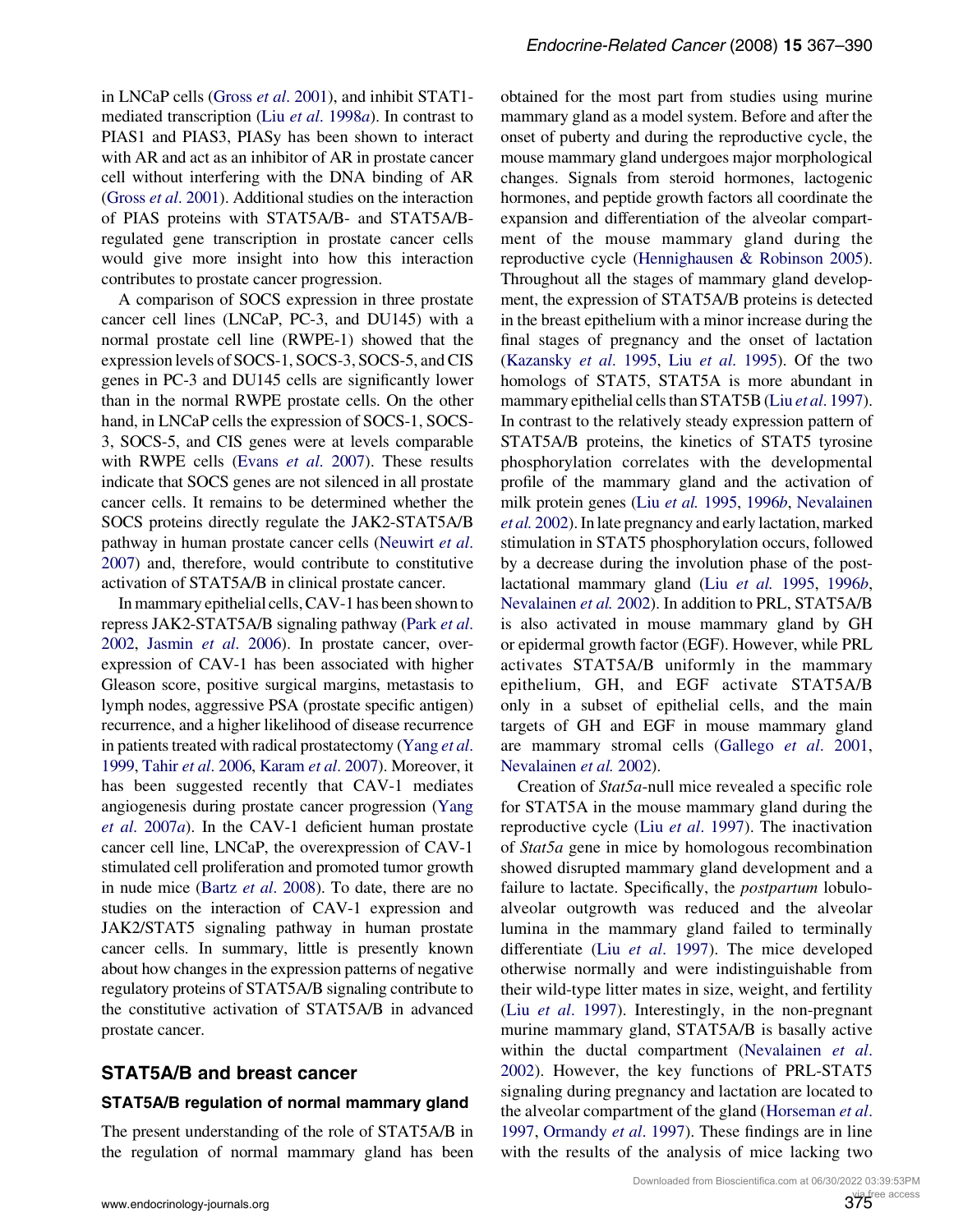alleles of the PRL receptor in mammary epithelial cells that exhibited normal morphogenesis of the ducts of the mammary glands but lacked milk-producing alveoli ([Brisken](#page-15-0) et al. 1999, [Miyoshi](#page-19-0) et al. 2001). Further studies using transgenic mice overexpressing the native ovine STAT5A (94% identical to mouse STAT5A) in the mammary glands showed that STAT5A promoted lobulo-alveolar development and delayed the onset of apoptosis ([Iavnilovitch](#page-17-0) et al. [2002\)](#page-17-0). This suggested that STAT5A is a survival factor for terminally differentiated non-malignant mammary epithelial cells. Collectively, these studies demonstrated that STAT5A is the principal mediator of lobulo-alveolar differentiation and expansion in mice during pregnancy, as well as the key mediator of lactogenic signaling. Moreover, transcriptionally active STAT5A critically promotes the viability and survival of terminally differentiated alveolar mammary epithelial cells.

Stat5b-null mice demonstrated a decreased lobuloalveolar development, albeit a less severe phenotype than that of the  $Stat5a$ -null mice, with lactation unimpeded. The key function of STAT5B is to mediate the effects of GH, as Stat5b-null mice failed to respond effectively to GH (Udy et al[. 1997](#page-22-0), [Teglund](#page-22-0) et al. [1998\)](#page-22-0) and had severe anemia suggesting defective hematopoiesis due to impaired response to hemato-poietins [\(Socolovsky](#page-21-0) et al. 1999). KO of both Stat5a and Stat5b, in turn, is perinatally lethal and the mice had severely impaired lymphoid development and differentiation. Absence of STAT5A/B also abrogated T-cell receptor  $\gamma$ -rearrangement and peripheral CD8+ T-cell survival (Yao et al[. 2006\)](#page-23-0). In addition, Stat5a/b KO mice were found to have a defect in the development of functional corpora lutea in the ovary, resultingin female infertility. Interestingly, while STAT5A primarily mediates biological effects distinct from those of STAT5B, it has been shown that STAT5B can compensate for the lack of STAT5A in the mammary gland function (Liu et al[. 1998](#page-19-0)b, [Nevalainen](#page-20-0) et al. 2002). After multiple pregnancies, lactation was partially established by activation of STAT5B in the mammary gland epithelium of the STAT5A-null mice. These results imply functional redundancy between STAT5A and STAT5B when sufficient time is provided, which is inherent to germ line KO studies.

### STAT5A/B in tumorigenesis of rodent mammary gland

Present evidence suggests that STAT5A/B promotes tumorigenesis of rodent mammary gland. In a study using the rat mammary gland as a model, Shan et al[. \(2004\)](#page-21-0) examined the immunohistochemical expression and activation of STAT5A in a panel of rat mammary gland carcinomas induced by the chemical carcinogens, 7,12 dimethylbenz[a]anthracene and 2-amino-1-methyl-6 phenylimidazo[4,5-b]pyridine, to assess the percentage of cells in carcinomas and preneoplastic lesions showing tyrosine phosphorylated and nuclear localized STAT5A. Nuclear immunostaining of STAT5A was detected in 65% of carcinomas, while STAT5A in control normal mammary gland tissue was cytosolic. STAT5A immunostaining patterns (cytoplasmic or nuclear) were compared with proliferating cell nuclear antigen immunostaining, tumor differentiation, nuclear grade, mitotic activity, and tumor size. The results indicated that intense nuclear immunostaining for STAT5A was associated with high-grade rat mammary gland carcinomas and STAT5A immunostaining was detected in intraductal proliferating cells and in ductal carcinomas in situ ([Shan](#page-21-0) et al[. 2004\)](#page-21-0).

The effect of STAT5A on mouse mammary gland carcinogenesis has been tested in several different mouse breast cancer models. First, the effect of hemizygous loss of Stat5a was determined in a SV40-T antigen transgenic mouse model of mammary cancer. The breeding of WAP-TAg mice to mice carrying germ line hemizygous deletions of the Stat5a allele generated mice with reduced levels of STAT5A without altering mammary gland development or transgene expression levels. In comparison with mice carrying two wild-type Stat5a alleles, hemizygous loss of the Stat5a allele demonstrated a modest decrease in the number of tumor-bearing mice. Moreover, the tumors were smaller and the tumor formation was delayed (Ren et al[. 2002](#page-20-0)). In another mouse breast cancer model system, Stat5a-null females exhibited delayed transforming growth factor- $\alpha$ -induced tumorigenesis ([Humphreys & Hennighausen 2000](#page-17-0)). Third, a recent study by Oakes et al[. \(2007\)](#page-20-0) suggested that PRL receptor deficiency may prevent early progression of mammary gland neoplasia to invasive carcinoma. However, it is unclear so far whether this inhibition of mammary gland cancer progression would be due to the lack of JAK2/STAT5 signaling or inhibition of other PRL receptor-activated signal transduction pathways. Cav-1, in turn, which inhibits JAK2-STAT5 signaling (Park et al[. 2002](#page-20-0)), has been shown to affect mammary tumor formation in mice [\(Sotgia](#page-21-0) et al. 2006b). The mammary glands of *Cav-1* KO mice expressed a hyperactive JAK2-STAT5 pathway and developed hyperplastic, well-differentiated mammary tumors [\(Sotgia](#page-21-0) et al. 2006b). An interesting recent study reported that overexpression of wild-type or constitutively active Stat5a in a transgenic mouse model promoted the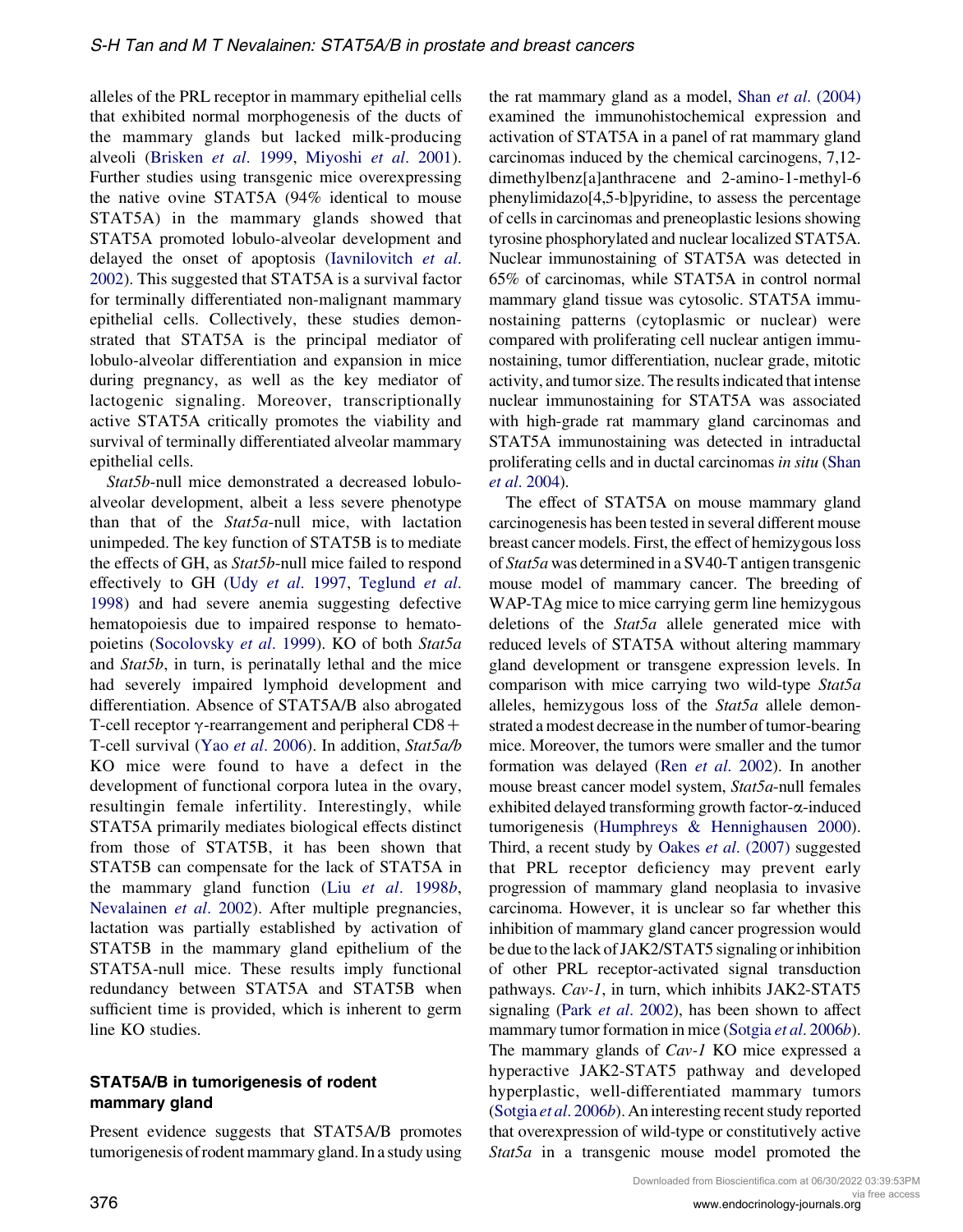occurrence of sporadic mammary cancers. Specifically, mammary-directed expression of wild-type Stat5a or constitutively active Stat5a developed well-differentiated micropapillary and papillary adenocarcinomas after latency periods of 8–12 months. Unexpectedly, mammary-directed overexpression of a carboxyl terminal-truncated STAT5 was able to promote mammary gland adenocarcinoma development in mice [\(Iavnilovitch](#page-17-0) et al. 2004). This result was surprising because C-terminally truncated STAT5A is transcriptionally inactive, and thus acts as a dominant-negative variant of STAT5A/B inhibiting endogenous STAT5A/B. Of note, the mammary gland adenocarcinomas in these mice were less well differentiated than carcinomas that occurred in wild-type or constitutively active STAT5 expressing transgenic mice ([Iavnilovitch](#page-17-0) et al[. 2004](#page-17-0)). Further observation showed that the expression of the carboxy terminally truncated Stat5 in the mammary glands of transgenic mice inhibits cell proliferation during pregnancy, delays onset of milk secretion, and induces apoptosis upon involution [\(Iavnilovitch](#page-17-0) et al. 2006). In another study, [Eilon](#page-16-0) et al. [\(2007\)](#page-16-0) reported that in transgenic mice overexpressing Stat5 or a constitutively activated Stat5 variant, mammary tumorigenesis occurred more frequently in multiparous females compared with their age-matched virgin counterparts. The fact that mammary tumorigenesis was more frequent in multiparous females may be due to the use β-lactoglobulin gene promoter, which is a PRL-inducible promoter, to drive the expression of Stat5. The role of STAT5A/B in differentiation of malignant mammary epithelial cells is supported by the studies conducted in HC11 cells that are well-differentiated mouse mammary cancer cells. Specifically, inhibition of PRL-JAK2 signaling blocked cell differentiation and induced a hyperproliferative phenotype characterized by increased mitotic rate, reduced apoptosis, and reduced contact inhibition (Xie et al[. 2002\)](#page-22-0). In conclusion, several lines of evidence suggest that STAT5A/B may promote mammary gland tumorigenesis in rat and mice. The results of several independent studies suggest that STAT5A/B may also affect differentiation of mouse mammary gland carcinomas. However, it is unclear at this point to what extent the observed phenotypes in these studies with somewhat conflicting results were affected by crossing different mouse strains with one another.

#### STAT5A/B signaling pathway in human breast cancer

Activation of STAT5A/B in human breast cancer has been shown to positively correlate with the differentiation status of the tumor. In one study, STAT5A/B was found to be constitutively active in  $\sim 76\%$  of human breast tumors  $(n=83)$  and the authors observed a positive correlation between tumor differentiation and active STAT5A ([Cotarla](#page-16-0) et al. 2004). No association of active STAT5 was found with recognized prognostic indicators such as lymph node metastases, tumor size, ploidy, percentage of cells in S-phase, estrogen receptor (ER), ErbB2, or nuclear localized p21. In another study, STAT5A/B activation in primary breast cancer  $(n=1100)$  was found to predict favorable clinical outcome [\(Nevalainen](#page-20-0) et al. [2004\)](#page-20-0). This study describes a gradual inactivation of STAT5A/B during metastatic progression of human breast cancer, with less than 20% of metastases exhibiting active STAT5. Importantly, loss of tyrosine phosphorylated STAT5A/B in the primary tumor of patients with lymph node-negative breast cancer was associated with an eightfold increased risk of death from breast cancer ([Nevalainen](#page-20-0) et al. 2004). In multivariate analyses, STAT5A/B was an independent prognostic factor in node-negative breast cancer when other markers, including age, ER, progesterone receptor, HER2, (human epidermal growth factor receptor-2) tumor size, and grade were included. Subsequent studies focusing on histological differentiation of breast cancer and STAT5A/B activation confirmed that STAT5A/B levels positively correlated with breast cancer differentiation in the material of 517 cases [\(Yamashita](#page-23-0) et al. 2006). Moreover, high STAT5A/B levels predicted better response to endocrine therapy and longer survival after relapse than tumors that were STAT5A/B negative [\(Yamashita](#page-23-0) et al[. 2006\)](#page-23-0). Interestingly, examination of secretory carcinomas for the presence of STAT5A by immunohistochemistry showed that STAT5A was expressed at a high level in secretory carcinomas (11 invasive and 7 in situ, including 4 cases with both), but was absent in in situ or invasive ductal carcinomas and apocrine breast metaplasias [\(Strauss](#page-21-0) et al. 2006). Moreover, STAT5A was not expressed in other specialized histological types of breast carcinomas such as mucinous or clear cell carcinomas ([Strauss](#page-21-0) et al. [2006](#page-21-0)). The authors suggested that STAT5A/B expression in the secretory breast carcinomas may be due to the secretory changes occurring in the cells. In addition, the levels of STAT5A were reported to be reduced in breast cancers in general compared with STAT5A levels in normal luminal breast epithelial cells ([Bratthauer](#page-15-0) et al. 2006).

The favorable prognosis associated with active STAT5A/B may be a result of reduced metastatic dispersal of breast cancer cells from the primary tumor caused by STAT5A/B. Specifically, STAT5A/B had an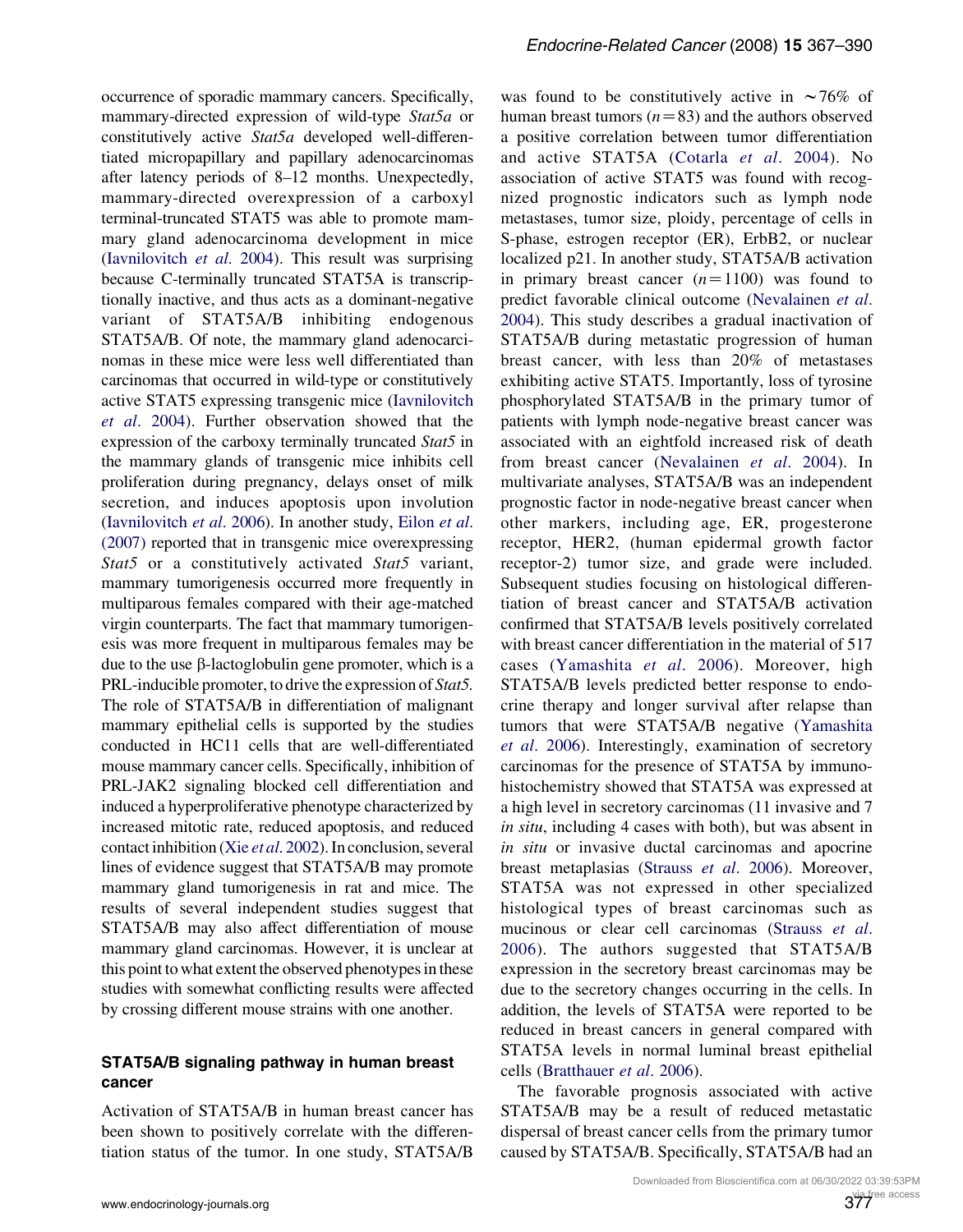invasion-suppressive role in human breast cancer cells (Sultan et al[. 2005](#page-21-0)) as determined by cell clustering assays, E-cadherin expression, matrix metalloproteinase secretion, cell migration, and invasion assays (Sultan et al[. 2005\)](#page-21-0). On the other hand, hypoxia, a common consequence of solid tumor growth in breast cancer or other cancers, was reported to activate STAT5A/B and increase its transcriptional activity and binding to the GAS element in breast cancer cells (Joung et al[. 2005](#page-17-0), Lee et al[. 2006\)](#page-18-0). In addition, inhibition of STAT5A/B by adenoviral expression of a dominant-negative STAT5 mutant in T47D cells was described to cause apoptosis of the cells [\(Yamashita](#page-23-0) et al[. 2003,](#page-23-0) [2004\)](#page-23-0). These studies, however, did not include critical controls for the cytopathic effects of adenovirus, and therefore it is difficult to interpret the results. In conclusion, further studies are needed to determine whether STAT5A/B is not only a promoter of differentiation of breast cancer, but also a survival factor for established human breast tumors.

#### Negative regulation of STAT5 signaling in breast cancer

The molecular mechanisms underlying constitutive activation of STAT5A/B in clinical human breast cancer are presently unclear. First, the down-regulation of STAT5A/B phosphorylation during breast cancer progression to metastatic disease could be due to decreased STAT5A/B protein expression caused by genetic or epigenetic changes occurring in breast cancer cells. Second, STAT5A/B phosphorylation may be reduced because of increased expression or activation of phosphatases that dephosphorylate STAT5A/B. Both TCPTP and PTP1B were shown to form a complex with and dephosphorylate STAT5A/B, resulting in inactivation of STAT5A/B-mediated gene expression in mammary epithelial cells [\(Aoki & Matsuda 2000,](#page-15-0) [2002\)](#page-15-0). Analysis of SHP-1 expression in 72 primary breast cancers showed a 2- to 12-fold increase in 58% of the samples compared with normal breast epithelial cells (Yip et al[. 2000](#page-23-0)). No reports on the distribution of TCPTP or PTP1B protein expression in human breast cancers of different histological grades exist to date. Third, changes in the expression levels of PIAS proteins may result in reduced transcriptional activity of STAT5A/B in high-grade breast cancer. PIAS3 has been shown to inhibit PRL-induced STAT5A/Bmediated transactivation of the  $\beta$ -casein promoter [\(Rycyzyn](#page-20-0) et al. 2000). This inhibitory interaction between PIAS3 and STAT5A/B activity was disrupted by increasing amounts of a complex formed by intranuclear PRL and the peptidyl prolyl isomerase

cyclophilin B, suggesting an indirect regulatory role of nuclear PRL on STAT5A/B transcriptional activity [\(Rycyzyn & Clevenger 2002](#page-20-0)).

Elevated expression levels of SOCS-1, SOCS-2, SOCS-3, and CIS were found in breast carcinomas and breast cancer cell lines compared with normal breast tissue and cell lines [\(Raccurt](#page-20-0) et al. 2003). In another study, the mRNA expression levels of SOCS-1, SOCS-2, SOCS-3, CIS, and the STAT5-induced growth factor, insulin-like growth factor-I, were examined by RT-PCR followed by immunohistochemical analysis of SOCS-2 protein expression ([Haffner](#page-17-0) et al[. 2007\)](#page-17-0). SOCS-2 expression level was inversely correlated with histopathological grade of breast cancer. Moreover, high SOCS-2 expression were found in ER-positive tumors and correlated with higher survival rates.

The mammary glands of Cav-1 null mice showed premature lactation, with accelerated development of the lobulo-alveolar compartment and hyperactivation of the JAK2/STAT5A signaling compared with the mammary gland of normal mice (Park et al[. 2002](#page-20-0)).  $Cav-1$  –/– mammary epithelia were hyperproliferative in vivo, with dramatic increases in terminal end bud areas and mammary ductal thickness as well as increases in bromodeoxyuridine incorporation, extracellular signal-regulated kinase 1/2 hyperactivation, and up-regulation of Stat5a and Cyclin-D1. Consistent with these findings, loss of Cav-1 dramatically exacerbated mammary lobulo-alveolar hyperplasia in Cyclin-D1 transgenic mice, whereas overexpression of Cav-1 caused reversal of this phenotype [\(Williams](#page-22-0) et al[. 2006\)](#page-22-0). However, the role of CAV-1 human cancers has been controversial (Lee et al[. 1998,](#page-18-0) [Hurlstone](#page-17-0) et al. 1999, Chen et al[. 2004,](#page-15-0) [Sagara](#page-20-0) et al. [2004,](#page-20-0) [Williams & Lisanti 2005](#page-22-0)). CAV-1 is believed to be a tumor suppressor gene [\(Williams & Lisanti 2005,](#page-22-0) Sotgia et al[. 2006](#page-21-0)a) based on the high frequency of deletions of 7q31 in human cancers (Lee et al[. 2002](#page-18-0)), the presence of CAV-1 gene promoter methylation [\(Engelman](#page-16-0) et al. 1999), and inactivating gene mutation [\(Hayashi](#page-17-0) et al. 2001). By contrast, other reports suggest that CAV-1 may behave as an oncogene in breast ([Hurlstone](#page-17-0) et al. 1999, [Van den Eynden](#page-16-0) et al. [2006,](#page-16-0) [Pinilla](#page-20-0) et al. 2006) and prostate [\(Thompson](#page-22-0) et al. [1999,](#page-22-0) [Timme](#page-22-0) et al. 2000) cancers.

Reduced CAV-1 expression in breast carcinomas has been reported in several independent studies [\(Chen](#page-15-0) et al[. 2004,](#page-15-0) Park et al[. 2005\)](#page-20-0). In another study, mRNA levels of CAV-1 were analyzed in breast cancer tissues by RT-PCR and showed that the down-regulation of CAV-1 mRNA levels in breast cancer tissues compared with normal tissues and correlated positively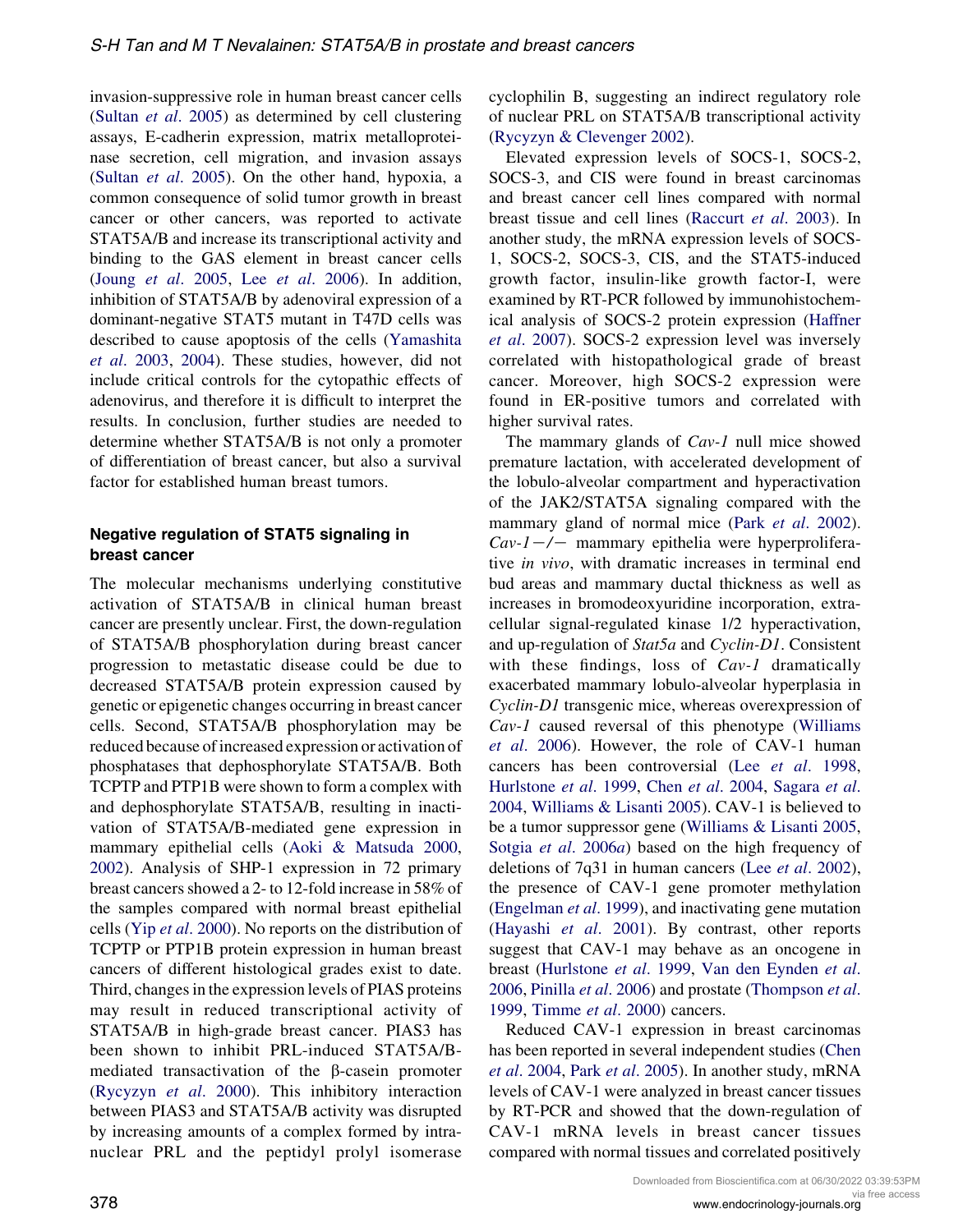Table 4 Findings on the role of signal transducer and activator of transcription 5A/B (STAT5A/B) in mammary gland and prostate in mouse models versus human

|               | <b>Mouse</b>                                                                                                                                                                                                                                                                                                                                                                                                                                                                                                                                                                                                                                                                                                                                                                                                                                                                                                                                                                                                                                                                                                                                                                                                                                                                                                                                                                                                           | Human (cell lines)                                                                                                                                                                                                                                                                                                                                                                                                                                                                                                                                                                                                                                                                                                                                                                                                                                                                                                                                  | Human                                                                                                                                                                                                                                                                                                                                                                                                                                                                                                                                                                                                                                                                                                                                                                                                                                                                                                                                                                                                                                                                                                                                                                                                                                                                                                                                                                                                                                                                              |
|---------------|------------------------------------------------------------------------------------------------------------------------------------------------------------------------------------------------------------------------------------------------------------------------------------------------------------------------------------------------------------------------------------------------------------------------------------------------------------------------------------------------------------------------------------------------------------------------------------------------------------------------------------------------------------------------------------------------------------------------------------------------------------------------------------------------------------------------------------------------------------------------------------------------------------------------------------------------------------------------------------------------------------------------------------------------------------------------------------------------------------------------------------------------------------------------------------------------------------------------------------------------------------------------------------------------------------------------------------------------------------------------------------------------------------------------|-----------------------------------------------------------------------------------------------------------------------------------------------------------------------------------------------------------------------------------------------------------------------------------------------------------------------------------------------------------------------------------------------------------------------------------------------------------------------------------------------------------------------------------------------------------------------------------------------------------------------------------------------------------------------------------------------------------------------------------------------------------------------------------------------------------------------------------------------------------------------------------------------------------------------------------------------------|------------------------------------------------------------------------------------------------------------------------------------------------------------------------------------------------------------------------------------------------------------------------------------------------------------------------------------------------------------------------------------------------------------------------------------------------------------------------------------------------------------------------------------------------------------------------------------------------------------------------------------------------------------------------------------------------------------------------------------------------------------------------------------------------------------------------------------------------------------------------------------------------------------------------------------------------------------------------------------------------------------------------------------------------------------------------------------------------------------------------------------------------------------------------------------------------------------------------------------------------------------------------------------------------------------------------------------------------------------------------------------------------------------------------------------------------------------------------------------|
| <b>Breast</b> | 1. Stat $5a$ -/- female mice were defective in<br>PRL-dependent mammary gland develop-<br>ment and failed to lactate (Liu et al. 1997)<br>2. In $Stat5a-/-$ mice, STAT5B compensated<br>for the lack of STAT5A after multiple preg-<br>nancies (Liu et al. 1998b, Nevalainen et al.<br>2002)<br>3. $Stat5b-/-$ mice showed decreased lobulo-<br>alveolar development (less severe than Sta-<br>$t5a-/-$ ) and failure to respond effectively to<br>GH (Udy et al. 1997, Teglund et al. 1998)<br>4. PRLR deficiency may prevent early pro-<br>gression of mammary gland neoplasia to<br>invasive carcinoma (Oakes et al. 2007)<br>5. The overexpression of native ovine STAT5A<br>in the mammary glands of transgenic mice<br>promoted lobulo-alveolar development and<br>delayed the onset of apoptosis (lavnilovitch<br>et al. 2002)<br>6. Immunohistochemical staining of rat mam-<br>mary gland carcinomas induced by DMBA<br>and PhIP for active STAT5A/B correlated with<br>high histological grade of the carcinomas<br>(Shan et al. 2004)<br>7. Hemizygous Stat5a mice crossed to SV40-T<br>antigen transgenic mouse model of mammary<br>gland cancer showed a delay in tumor<br>formation, decrease in tumor size, and<br>decrease in the number of tumor-bearing<br>mice (Ren et al. 2002)<br>8. Stat5a-/- females showed delayed TGF- $\alpha$ -<br>induced tumorigenesis (Humphreys &<br>Hennighausen 2000) | 1. The expression of STAT5A/B in human breast<br>cancer cells T47-D and BT-20 suppressed<br>metastatic dispersal (Sultan et al. 2005)<br>2. Phosphatases TCPTP and PTP1B formed a<br>complex with and dephosphorylated STA-<br>T5A/B, resulting in inactivation of STAT5A/B-<br>mediated gene expression in mammary<br>epithelial cells (Aoki & Matsuda 2000, 2002)<br>3. About 58% of primary breast cancers ( $n=72$ )<br>analyzed showed a 2- to 12-fold increase in<br>phosphatase SHP-1 expression compared<br>with normal breast epithelial cells in (Yip et al.<br>2000)<br>4. PIAS3 inhibited PRL-induced STAT5A/B-<br>mediated transactivation of the $\beta$ -casein<br>promoter (Rycyzyn et al. 2000, Rycyzyn &<br>Clevenger 2002)<br>5. Breast carcinomas and breast cancer cell<br>lines expressed elevated levels of SOCS-1.<br>SOCS-2, SOCS-3, and CIS compared with<br>normal breast tissue and cell lines (Raccurt<br>et al. 2003) | 1. STAT5A/B was found to be constitutively active in $\sim$ 76% of<br>human breast tumors ( $n=83$ ) and with a positive correlation<br>between tumor differentiation and active STAT5A (Cotarla<br>et al. 2004)<br>2. STAT5A/B activation in node-negative primary breast cancer<br>$(n=1100)$ predicted favorable clinical outcome (eight-fold<br>increased risk of death from breast cancer associated with the<br>loss of active STAT5A/B). STAT5A/B was found to be<br>gradually inactivated during metastatic progression of human<br>breast cancer (Nevalainen et al. 2004)<br>3. STAT5A/B levels positively correlated with breast cancer<br>differentiation ( $n=517$ ) and high STAT5A/B levels predicted<br>better response to endocrine therapy and longer survival after<br>relapse (Yamashita et al. 2006)<br>4. STAT5A expression, as shown by immunohistochemistry was<br>high in secretory carcinomas, but was absent in in situ or<br>invasive ductal carcinomas, apocrine breast metaplasias, or<br>mucinous or clear cell carcinomas (Strauss et al. 2006)<br>5. Levels of STAT5A were reduced in breast cancers compared<br>with STAT5A levels in normal luminal breast epithelial cells<br>(Bratthauer et al. 2006)<br>6. SOCS-2 expression level was inversely correlated with<br>histopathological grade of breast cancer and high SOCS-2<br>expression was found in ER-positive tumors and correlated<br>with higher survival rates (Haffner et al. 2007) |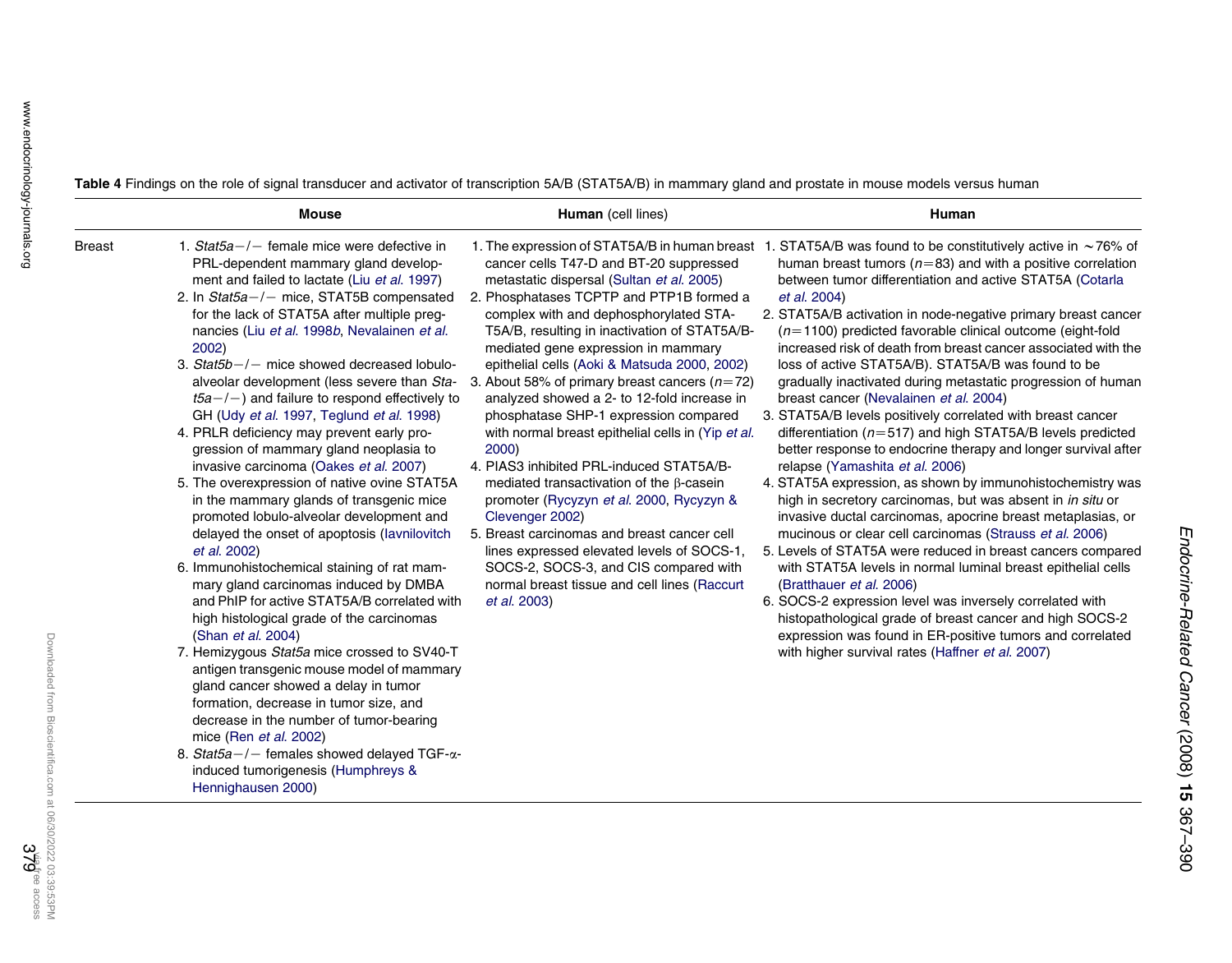#### **Table 4** continued

|          | <b>Mouse</b>                                                                                                                                                                                                                                                                                                                                                                                                                                                                                  | Human (cell lines)                                                                                                                                                                                                                                                                                                                                                                                                                                                                                                                                                                                                                                                                                                                                                                                                                                                                                                                           | Human                                                                                                                                                                                                                                                                                                                                                                                                                                                                                                                                                                                                                                                                                                                                                                                                                                                                                                                   |
|----------|-----------------------------------------------------------------------------------------------------------------------------------------------------------------------------------------------------------------------------------------------------------------------------------------------------------------------------------------------------------------------------------------------------------------------------------------------------------------------------------------------|----------------------------------------------------------------------------------------------------------------------------------------------------------------------------------------------------------------------------------------------------------------------------------------------------------------------------------------------------------------------------------------------------------------------------------------------------------------------------------------------------------------------------------------------------------------------------------------------------------------------------------------------------------------------------------------------------------------------------------------------------------------------------------------------------------------------------------------------------------------------------------------------------------------------------------------------|-------------------------------------------------------------------------------------------------------------------------------------------------------------------------------------------------------------------------------------------------------------------------------------------------------------------------------------------------------------------------------------------------------------------------------------------------------------------------------------------------------------------------------------------------------------------------------------------------------------------------------------------------------------------------------------------------------------------------------------------------------------------------------------------------------------------------------------------------------------------------------------------------------------------------|
|          | 9. $Cav-1-/-$ mice have a hyperactive JAK2-<br>STAT5 pathway, premature lactation, and<br>developed hyperplastic, well-differentiated<br>mammary tumors (Park et al. 2002)<br>10. Transgenic mice overexpressing constitu-<br>tively active and a C-terminally truncated<br>dominant-negative STAT5A had enhanced<br>mammary gland carcinoma development<br>(lavnilovitch et al. 2004). Mammary tumors in<br>these mice were more frequent in multiparous<br>females (Eilon et al. 2007)      |                                                                                                                                                                                                                                                                                                                                                                                                                                                                                                                                                                                                                                                                                                                                                                                                                                                                                                                                              |                                                                                                                                                                                                                                                                                                                                                                                                                                                                                                                                                                                                                                                                                                                                                                                                                                                                                                                         |
| Prostate | 1. Stat $5a$ -/- male mice had a defective<br>prostate epithelium (Nevalainen et al. 2000)<br>2. In the TRAMP mouse prostate tumor model,<br>inducible expression of a carboxy-terminally<br>truncated STAT5B inhibited STAT5A/B and<br>decreased the growth of the cells in soft agar<br>(Kazansky et al. 2003)<br>3. Prostate-specific expression of PRL in trans-<br>genic mouse induced prostate hyperplasia<br>and enlargement of prostate (Wennbo et al.<br>1997, Kindblom et al. 2003) | 1. Inhibition of STAT5A/B in human prostate<br>cancer cells by adenoviral expression of a<br>dominant-negative STAT5A/B induced apop-<br>totic cell death (Ahonen et al. 2003)<br>2. Inhibition of STAT5A/B in all STAT5-positive<br>human prostate cancer cells by siRNA or<br>antisense oligonucleotides resulted in mas-<br>sive cell death. STAT5A/B was shown to be<br>critical for human prostate xenograft tumor<br>growth in nude mice. The target genes of<br>STAT5A/B in human prostate cancer cells<br>include CYCLIN D1 and $BCL-X_L$ (Dagvadorj<br>et al. 2008)<br>3. Active STAT5A/B increased transcriptional<br>activity of AR; ligand-bound AR increases<br>transcriptional activity of STAT5A/B.<br>Liganded AR enhanced nuclear localization of<br>STAT5A/B and active STAT5 promoted<br>nuclear translocation of AR. This synergism<br>involved direct physical interaction between<br>AR and STAT5A/B (Tan et al. 2008) | 1. STAT5A/B is constitutively activated in human prostate<br>cancer cells but not in normal prostate epithelium (Ahonen<br>et al. 2003)<br>2. Activation of STAT5A/B was associated with high Gleason<br>grades of clinical prostate cancer (Li et al. 2004)<br>3. Activation of STAT5A/B in primary human prostate cancer<br>predicted early prostate cancer recurrence (Li et al. 2005)<br>4. STAT5A/B was shown to be in the active state in 95% of<br>hormone-refractory clinical human prostate cancers (Tan<br>et al. 2008)<br>5. PRL is expressed in normal prostate epithelium and prostate<br>cancer cells and activates STAT5A/Bin prostate cancer<br>through JAK2 (Nevalainen et al. 1997b, Li et al. 2004)<br>6. Pharmacological inhibition of autocrine PRL in prostate cancer<br>cells by a PRL antagonist inhibited STAT5A/B activation in<br>induced prostate cancer cell death (Dagvadori et al. 2007) |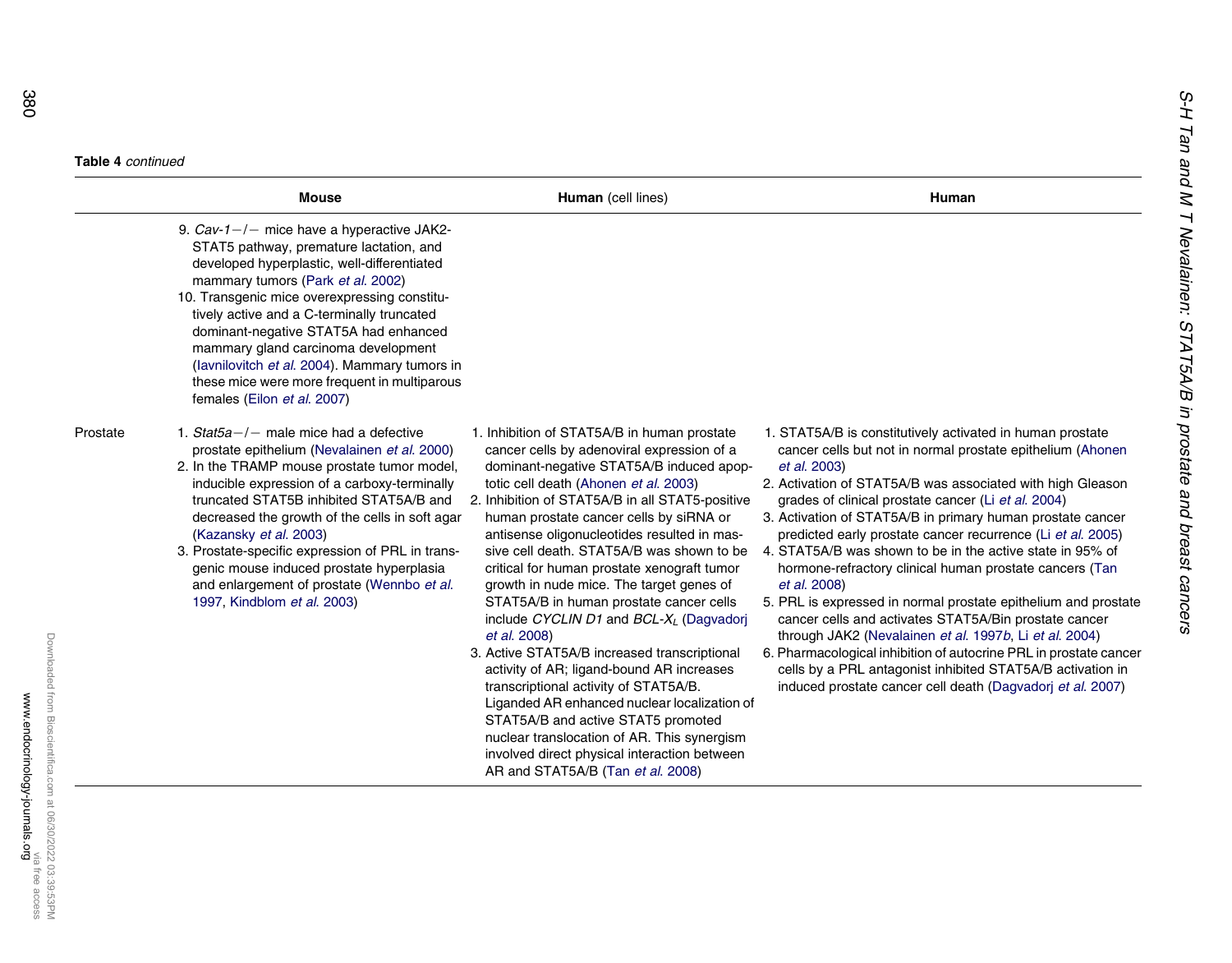with tumor size and negative ER status ([Sagara](#page-20-0) et al. [2004\)](#page-20-0) A comparison of CAV-1 expression in normal breast tissues, benign lesions, breast cancer precursors, metastatic, and invasive breast cancers using a combination of immunofluorescence, ultrastructural analysis, and immunohistochemistry showed preferential CAV-1 expression in myoepithelial cells (MECs), fibroblasts, and endothelial cells in normal breast tissue [\(Savage](#page-20-0) et al. 2007). CAV-1 was found to be expressed in 90% metaplastic breast carcinomas and in 9.4% invasive breast carcinomas, and, importantly, the expression of CAV-1 in the latter group was associated with basal-like immunophenotype, shorter disease free, and lower survival based on univariate analysis.

#### Targeting STAT5A/B activation

There are multiple levels at which STAT5A/B function could be targeted in cells. These include STAT5A/B gene expression, STAT5A/B recruitment to a receptor, STAT5A/B tyrosine phosphorylation, STAT5A/B dimerization, STAT5A/B nuclear translocation, STAT5A/B DNA binding, and its interaction with other transcriptional co-regulators. Down-regulation of STAT5A/B expression by RNA interference in both mammary epithelial cells and prostate cancer cells [\(Dagvadorj](#page-16-0) et al. 2008) has been performed successfully. SH2 domain-binding phosphotyrosyl peptides or peptidomimetics that have been used to selectively inhibit STAT3 dimerization ([Turkson](#page-22-0) et al. 2001, [2004\)](#page-22-0) could be applied to inhibit STAT5A/B receptor recruitment and dimerization. In addition, decoy oligonucleotides that mimic STAT5A/B-binding sites could theoretically sequester STAT5 from its target genes and inhibit DNA binding as shown by the inhibition of CYCLIN-D1 protein expression in NRK-49F kidney cells (Guh et al[. 2001](#page-17-0)). Furthermore, peptide aptamers selected from combinatorial peptide libraries could potentially be used to block STAT5 dimerization or DNA binding ([Nagel-Wolfrum](#page-19-0) et al. [2004\)](#page-19-0). Another approach to inhibit STAT5A/B would be a disruption of transcriptional activation of STAT5 by the expression of a truncated dominant negative variant that lacks the C-terminal transactivation domain ([Ahonen](#page-15-0) et al. 2003, [Dagvadorj](#page-16-0) et al. 2008). The involvement of human autocrine PRL in activating the JAK2/STAT5A/B signaling pathway in breast and prostate epithelial cells inspired the development of hPRL antagonists such as G129R-PRL ([Llovera](#page-19-0) et al. [2000\)](#page-19-0) that may have potential for therapeutic use ([Dagvadorj](#page-16-0) et al. 2007). Finally, identification of pharmacological small-molecule lead compounds that would disrupt STAT5A/B dimerization or DNA

binding would be critical for the development of conventional pharmaceuticals for the inhibition of STAT5A/B.

## **Conclusions**

Transcription factor STAT5A/B is constitutively active in human prostate and breast cancers. In prostate cancer, activation of STAT5A/B is associated with high histological grade of clinical prostate cancer, and activation of STAT5A/B in primary prostate cancer may predict early disease recurrence. Moreover, STAT5A/B functionally interacts with AR in prostate cancer cells. Importantly, STAT5A/B is highly critical for the viability of human prostate cancer cells and therefore presents a potential therapeutic target protein for high-grade prostate cancer (Table 4).

In breast cancer, the role of STAT5A/B is more complex (Table 4). In mouse models of breast cancer, STAT5A/B promotes tumor formation. By contrast, activation of STAT5A/B in human breast cancer is a robust predictor of favorable clinical outcome, and STAT5A/B inhibits metastatic behavior of human breast cancer cells. Moreover, expression of active STAT5A/B is lost during histological dedifferentiation of human breast cancer. It is therefore possible that STAT5A/B has a dual role in breast cancer. STAT5A/B may promote the growth of the early malignant lesions, whereas it may maintain differentiation of established breast cancer. It is also possible that the role of STAT5A/B in mouse mammary gland regulation is different from that in humans. The specific and possibly different roles of STAT5A versus STAT5B in the regulation of breast cancer cells are not yet clear and some of the conflicting data may have resulted from the analysis of STAT5A and STAT5B collectively in the majority of the studies carried out to date. Finally, little is known about STAT5A/B activation and regulation in human breast cancer stem cells and how STAT5A/B activation in different cell types of the human breast translates into the effect of STAT5A/B on growth promotion versus differentiation of breast cancer.

## Acknowledgements

We would like to thank Ms Jacqueline Lutz for her help in designing the graphs. This work was supported by the American Cancer Society (RSG-04- 196-01-MGO), DOD Department of Defense Prostate Cancer Grants (W81XWH-05-01-0062, W81XWH-06-01-0076, W81XWH-07-01-0411), and NIH NCI grant (1RO1CA113580-01A1). The authors declare that there is no conflict of interest that would prejudice the impartiality of this scientific work.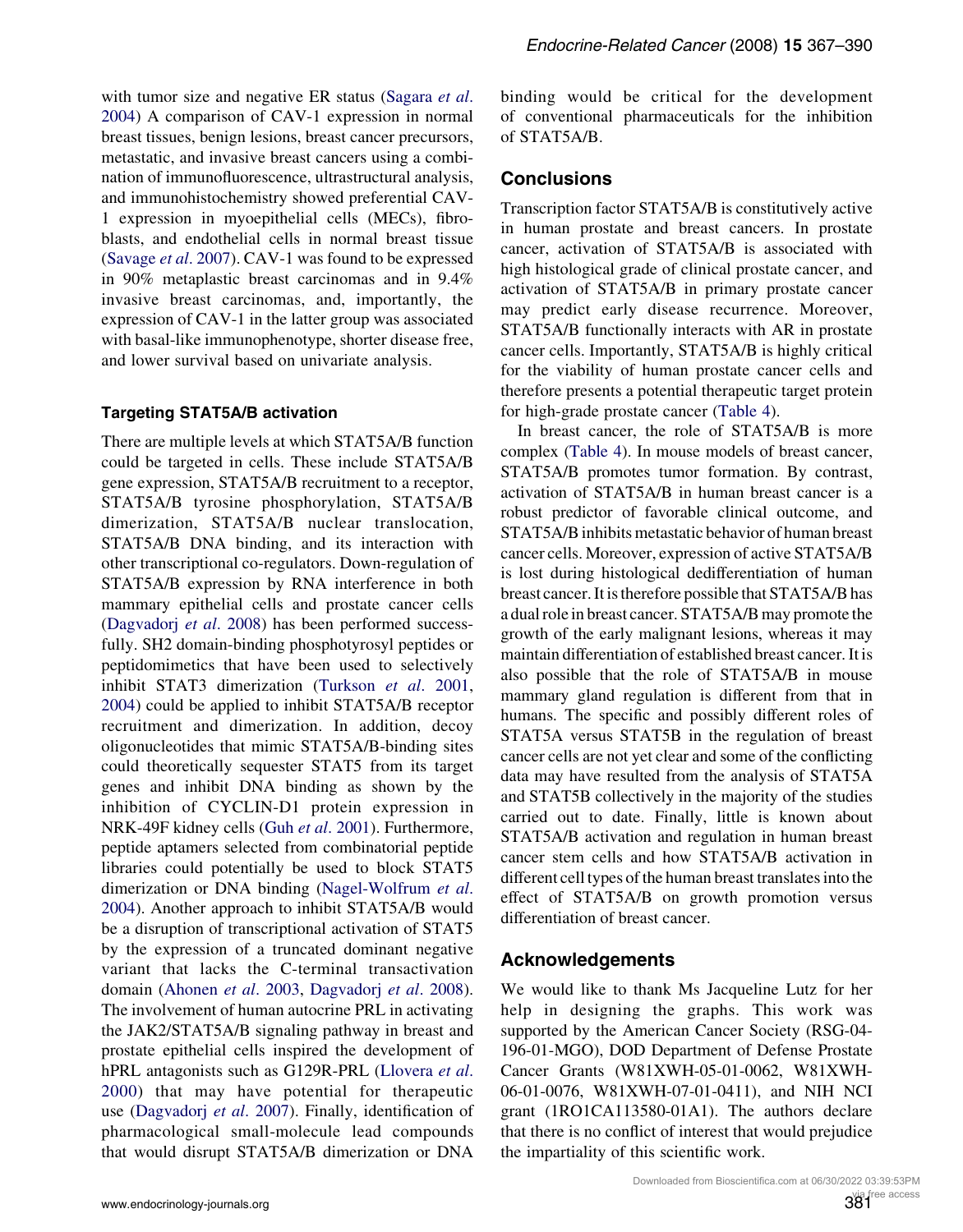## <span id="page-15-0"></span>**References**

- Aaronson DS & Horvath CM 2002 A road map for those who don't know JAK-STAT. Science 296 1653–1655.
- Ahonen TJ, Harkonen PL, Laine J, Rui H, Martikainen PM & Nevalainen MT 1999 Prolactin is a survival factor for androgen-deprived rat dorsal and lateral prostate epithelium in organ culture. *Endocrinology* **140** 5412–5421.
- Ahonen TJ, Harkonen PL, Rui H & Nevalainen MT 2002 PRL signal transduction in the epithelial compartment of rat prostate maintained as long-term organ cultures in vitro. Endocrinology 143 228–238.
- Ahonen TJ, Xie J, LeBaron MJ, Zhu J, Nurmi M, Alanen K, Rui H & Nevalainen MT 2003 Inhibition of transcription factor Stat5 induces cell death of human prostate cancer cells. Journal of Biological Chemistry 278 27287–27292.
- Alers JC, Rochat J, Krijtenburg PJ, Hop WC, Kranse R, Rosenberg C, Tanke HJ, Schroder FH & van Dekken H 2000 Identification of genetic markers for prostatic cancer progression. Laboratory Investigation 80 931–942.
- Alexander WS & Hilton DJ 2004 The role of suppressors of cytokine signaling (SOCS) proteins in regulation of the immune response. Annual Review of Immunology 22 503–529.
- Aoki N & Matsuda T 2000 A cytosolic protein-tyrosine phosphatase PTP1B specifically dephosphorylates and deactivates prolactin-activated STAT5a and STAT5b. Journal of Biological Chemistry 275 39718–39726.
- Aoki N & Matsuda T 2002 A nuclear protein tyrosine phosphatase TC-PTP is a potential negative regulator of the PRL-mediated signaling pathway: dephosphorylation and deactivation of signal transducer and activator of transcription 5a and 5b by TC-PTP in nucleus. Molecular Endocrinology 16 58–69.
- Barahmand-pour F, Meinke A, Eilers A, Gouilleux F, Groner B & Decker T 1995 Colony-stimulating factors and interferon-gamma activate a protein related to MGF-Stat 5 to cause formation of the differentiation-induced factor in myeloid cells. FEBS Letters 360 29–33.
- Bartz R, Zhou J, Hsieh JT, Ying Y, Li W & Liu P 2008 Caveolin-1 secreting LNCaP cells induce tumor growth of caveolin-1 negative LNCaP cells in vivo. International Journal of Cancer 122 520–525.
- Baxter EJ, Scott LM, Campbell PJ, East C, Fourouclas N, Swanton S, Vassiliou GS, Bench AJ, Boyd EM, Curtin N et al. 2005 Acquired mutation of the tyrosine kinase JAK2 in human myeloproliferative disorders. Lancet 365 1054–1061.
- Becker S, Groner B & Muller CW 1998 Three-dimensional structure of the Stat3beta homodimer bound to DNA. Nature 394 145–151.
- Beuvink I, Hess D, Flotow H, Hofsteenge J, Groner B & Hynes NE 2000 Stat5a serine phosphorylation. Serine 779 is constitutively phosphorylated in the mammary gland, and serine 725 phosphorylation influences prolactinstimulated in vitro DNA binding activity. Journal of Biological Chemistry 275 10247–10255.
- Bova GS & Isaacs WB 1996 Review of allelic loss and gain in prostate cancer. World Journal of Urology 14 338–346.
- Bratthauer GL, Strauss BL & Tavassoli FA 2006 STAT 5a expression in various lesions of the breast. Virchows Archiv 448 165–171.
- Brisken C, Kaur S, Chavarria TE, Binart N, Sutherland RL, Weinberg RA, Kelly PA & Ormandy CJ 1999 Prolactin controls mammary gland development via direct and indirect mechanisms. Developmental Biology 210 96–106.
- Chatterjee-Kishore M, Wright KL, Ting JP & Stark GR 2000 How Stat1 mediates constitutive gene expression: a complex of unphosphorylated Stat1 and IRF1 supports transcription of the LMP2 gene. EMBO Journal 19 4111–4122.
- Chen J, Sadowski HB, Kohanski RA & Wang LH 1997 Stat5 is a physiological substrate of the insulin receptor. Proc Natl Acad Sci U S A 94 2295–2300. Wakao H, Harada N, Kitamura T, Mui AL & Miyajima A 1995 Interleukin 2 and erythropoietin activate STAT5/MGF via distinct pathways. EMBO J. 14 2527–2535.
- Chen X, Vinkemeier U, Zhao Y, Jeruzalmi D, Darnell JE Jr & Kuriyan J 1998 Crystal structure of a tyrosine phosphorylated STAT-1 dimer bound to DNA. Cell 93 827–839.
- Chen Y, Wen R, Yang S, Schuman J, Zhang EE, Yi T, Feng GS & Wang D 2003 Identification of Shp-2 as a Stat5A phosphatase. Journal of Biological Chemistry 278 16520–16527.
- Chen ST, Lin SY, Yeh KT, Kuo SJ, Chan WL, Chu YP & Chang JG 2004 Mutational, epigenetic and expressional analyses of caveolin-1 gene in breast cancers. International Journal of Molecular Medicine 14 577–582.
- Choi JY, Li WL, Kouri RE, Yu J, Kao FT & Ruano G 1996 Assignment of the acute phase response factor (APRF) gene to 17q21 by microdissection clone sequencing and fluorescence in situ hybridization of a P1 clone. Genomics 37 264–265.
- Chopin LK, Veveris-Lowe TL, Philipps AF & Herington AC 2002 Co-expression of GH and GHR isoforms in prostate cancer cell lines. Growth Hormone and IGF Research 12 126–136.
- Chughtai N, Schimchowitsch S, Lebrun JJ & Ali S 2002 Prolactin induces SHP-2 association with Stat5, nuclear translocation, and binding to the beta-casein gene promoter in mammary cells. Journal of Biological Chemistry 277 31107–31114.
- Chung CD, Liao J, Liu B, Rao X, Jay P, Berta P & Shuai K 1997 Specific inhibition of Stat3 signal transduction by PIAS3. Science 278 1803–1805.
- Clark J, Edwards S, Feber A, Flohr P, John M, Giddings I, Crossland S, Stratton MR, Wooster R, Campbell C et al. 2003 Genome-wide screening for complete genetic loss in prostate cancer by comparative hybridization onto cDNA microarrays. Oncogene 22 1247–1252.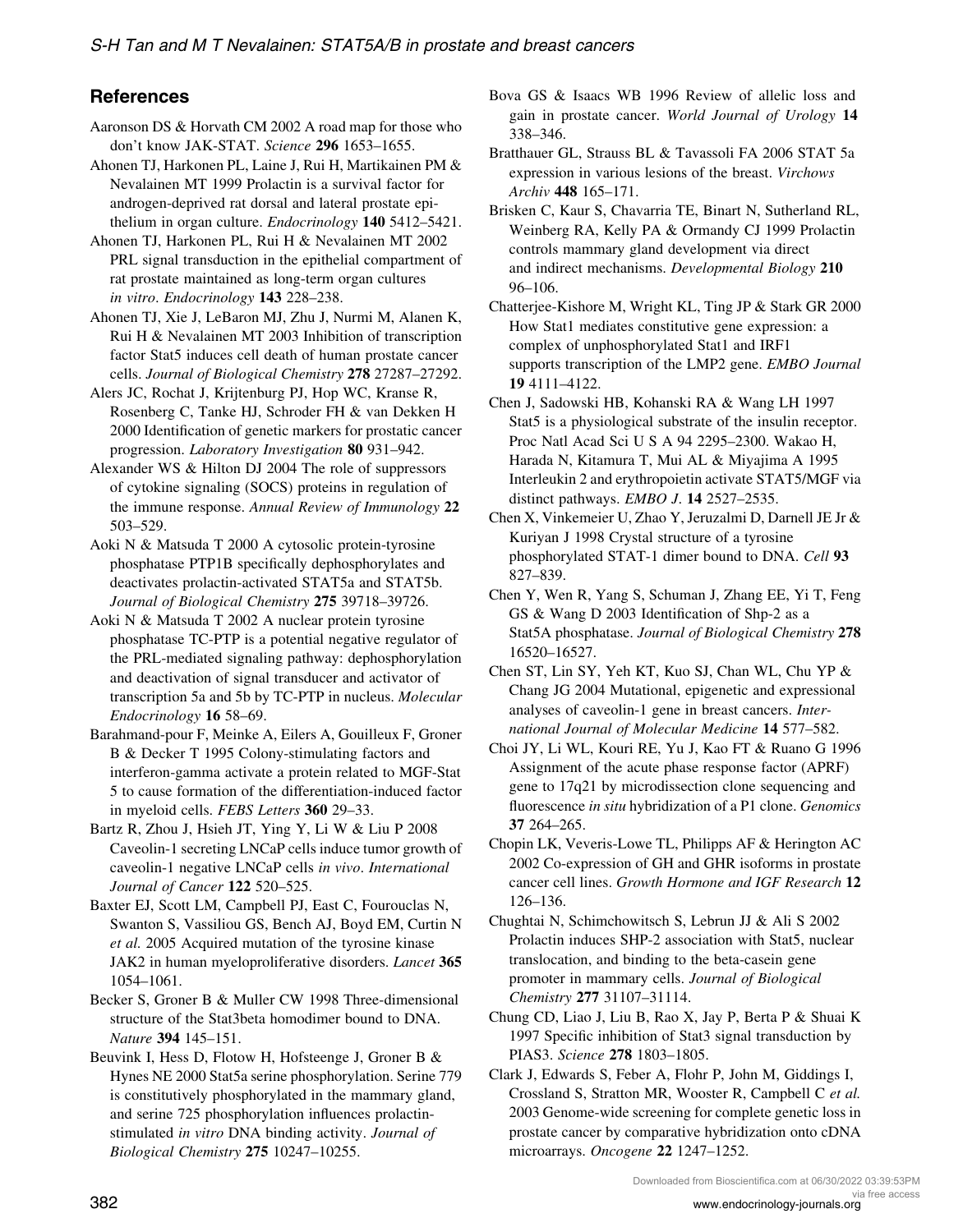<span id="page-16-0"></span>Copeland NG, Gilbert DJ, Schindler C, Zhong Z, Wen Z, Darnell JE Jr, Mui AL, Miyajima A, Quelle FW, Ihle JN et al. 1995 Distribution of the mammalian Stat gene family in mouse chromosomes. Genomics 29 225-228.

Cotarla I, Ren S, Zhang Y, Gehan E, Singh B & Furth PA 2004 Stat5a is tyrosine phosphorylated and nuclear localized in a high proportion of human breast cancers. International Journal of Cancer 108 665–671.

Dagvadorj A, Collins S, Jomain JB, Abdulghani J, Karras J, Zellweger T, Li H, Nurmi M, Alanen K, Mirtti T et al. 2007 Autocrine prolactin promotes prostate cancer cell growth via Janus kinase-2-signal transducer and activator of transcription-5a/b signaling pathway. Endocrinology 148 3089–3101.

Dagvadorj A, Kirken RA, Leiby B, Karras J & Nevalainen MT 2008 Transcription factor Stat5 promotes growth of human prostate cancer cells in vivo. Clinical Cancer Research 14 1317–1324.

Darnell JE Jr 1997 STATs and gene regulation. Science 277 1630–1635.

Darnell JE Jr, Kerr IM & Stark GR 1994 Jak-STAT pathways and transcriptional activation in response to IFNs and other extracellular signaling proteins. Science 264 1415–1421.

Decker T & Kovarik P 2000 Serine phosphorylation of STATs. Oncogene 19 2628–2637.

Decker T, Lew DJ, Mirkovitch J & Darnell JE Jr 1991 Cytoplasmic activation of GAF, an IFN-gamma-regulated DNA-binding factor. EMBO Journal 10 927-932.

Ehret GB, Reichenbach P, Schindler U, Horvath CM, Fritz S, Nabholz M & Bucher P 2001 DNA binding specificity of different STAT proteins. Comparison of in vitro specificity with natural target sites. Journal of Biological Chemistry 276 6675–6688.

Eilon T, Groner B & Barash I 2007 Tumors caused by overexpression and forced activation of Stat5 in mammary epithelial cells of transgenic mice are parity-dependent and developed in aged, postestropausal females. International Journal of Cancer 121 1892–1902.

Engelman JA, Zhang XL & Lisanti MP 1999 Sequence and detailed organization of the human caveolin-1 and -2 genes located near the D7S522 locus (7q31.1). Methylation of a CpG island in the  $5<sup>7</sup>$  promoter region of the caveolin-1 gene in human breast cancer cell lines. FEBS Letters 448 221-230.

Evans MK, Yu CR, Lohani A, Mahdi RM, Liu X, Trzeciak AR & Egwuagu CE 2007 Expression of SOCS1 and SOCS3 genes is differentially regulated in breast cancer cells in response to proinflammatory cytokine and growth factor signals. Oncogene 26 1941-1948.

Van den Eynden GG, Van Laere SJ, Van der Auwera I, Merajver SD, Van Marck EA, van Dam P, Vermeulen PB, Dirix LY & van Golen KL 2006 Overexpression of caveolin-1 and -2 in cell lines and in human samples of inflammatory breast cancer. Breast Cancer Research and Treatment 95 219–228.

Foxwell BM, Beadling C, Guschin D, Kerr I & Cantrell D 1995 Interleukin-7 can induce the activation of Jak 1, Jak 3 and STAT 5 proteins in murine T cells. European Journal of Immunology 25 3041–3046.

Fu XY, Schindler C, Improta T, Aebersold R & Darnell JE Jr 1992 The proteins of ISGF-3, the interferon alpha-induced transcriptional activator, define a gene family involved in signal transduction. PNAS 89 7840–7843.

Gallego MI, Binart N, Robinson GW, Okagaki R, Coschigano KT, Perry J, Kopchick JJ, Oka T, Kelly PA & Hennighausen L 2001 Prolactin, growth hormone, and epidermal growth factor activate Stat5 in different compartments of mammary tissue and exert different and overlapping developmental effects. Developmental Biology 229 163–175.

Galsgaard ED, Gouilleux F, Groner B, Serup P, Nielsen JH & Billestrup N 1996 Identification of a growth hormoneresponsive STAT5-binding element in the rat insulin 1 gene. Molecular Endocrinology 10 652–660.

Gewinner C, Hart G, Zachara N, Cole R, Beisenherz-Huss C & Groner B 2004 The coactivator of transcription CREBbinding protein interacts preferentially with the glycosylated form of Stat5. Journal of Biological Chemistry 279 3563–3572.

Gillanders EM, Xu J, Chang BL, Lange EM, Wiklund F, Bailey-Wilson JE, Baffoe-Bonnie A, Jones M, Gildea D, Riedesel E et al. 2004 Combined genome-wide scan for prostate cancer susceptibility genes. Journal of National Cancer Institute 96 1240–1247.

Ginsburg E & Vonderhaar BK 1995 Prolactin synthesis and secretion by human breast cancer cells. Cancer Research 55 2591–2595.

Gouilleux F, Wakao H, Mundt M & Groner B 1994 Prolactin induces phosphorylation of Tyr694 of Stat5 (MGF), a prerequisite for DNA binding and induction of transcription. EMBO Journal 13 4361–4369.

Gouilleux F, Moritz D, Humar M, Moriggl R, Berchtold S & Groner B 1995a Prolactin and interleukin-2 receptors in T lymphocytes signal through a MGF-STAT5-like transcription factor. *Endocrinology* 136 5700–5708.

Gouilleux F, Pallard C, Dusanter-Fourt I, Wakao H, Haldosen LA, Norstedt G, Levy D & Groner B 1995b Prolactin, growth hormone, erythropoietin and granulocyte-macrophage colony stimulating factor induce MGF-Stat5 DNA binding activity. EMBO Journal 14 2005-2013.

Goureau A, Garrigues A, Tosser-Klopp G, Lahbib-Mansais Y, Chardon P & Yerle M 2001 Conserved synteny and gene order difference between human chromosome 12 and pig chromosome 5. Cytogenetics and Cell Genetics 94 49–54.

de Groot RP, Raaijmakers JA, Lammers JW, Jove R & Koenderman L 1999 STAT5 activation by BCR-Abl contributes to transformation of K562 leukemia cells. Blood 94 1108–1112.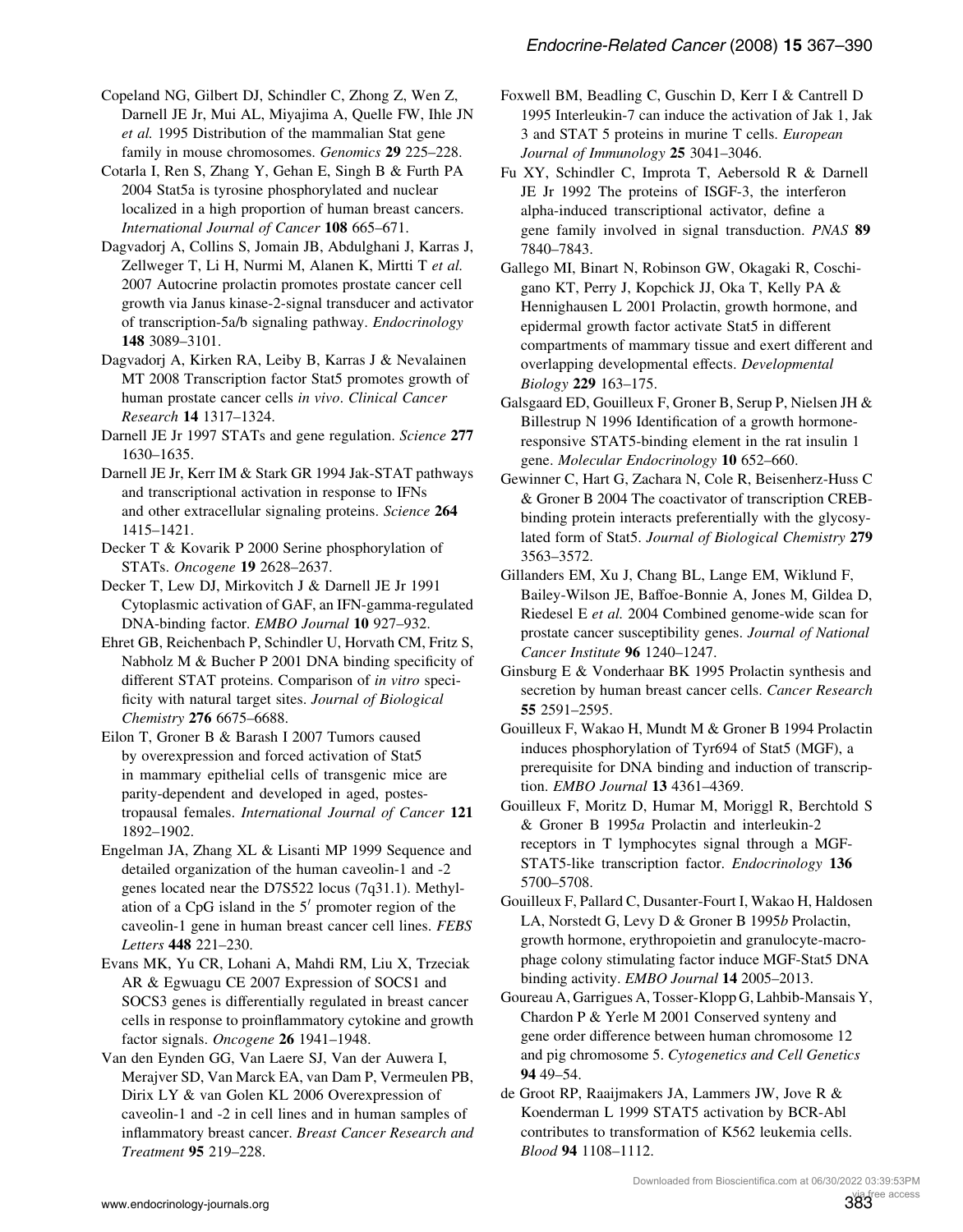<span id="page-17-0"></span>Gross M, Liu B, Tan J, French FS, Carey M & Shuai K 2001 Distinct effects of PIAS proteins on androgen-mediated gene activation in prostate cancer cells. Oncogene 20 3880–3887.

Guh JY, Huang JS, Chen HC, Hung WC, Lai YH & Chuang LY 2001 Advanced glycation end product-induced proliferation in NRK-49F cells is dependent on the JAK2/STAT5 pathway and cyclin D1. American Journal of Kidney Diseases 38 1096-1104.

Haddad B, Pabon-Pena CR, Young H & Sun WH 1998 Assignment1 of STAT1 to human chromosome 2q32 by FISH and radiation hybrids. Cytogenetics and Cell Genetics 83 58–59.

Haffner MC, Petridou B, Peyrat JP, Revillion F, Muller-Holzner E, Daxenbichler G, Marth C & Doppler W 2007 Favorable prognostic value of SOCS2 and IGF-I in breast cancer. BMC Cancer 7 136.

Halmos G, Schally AV, Czompoly T, Krupa M, Varga JL & Rekasi Z 2002 Expression of growth hormone-releasing hormone and its receptor splice variants in human prostate cancer. Journal of Clinical Endocrinology and Metabolism 87 4707–4714.

Hayashi K, Matsuda S, Machida K, Yamamoto T, Fukuda Y, Nimura Y, Hayakawa T & Hamaguchi M 2001 Invasion activating caveolin-1 mutation in human scirrhous breast cancers. Cancer Research 61 2361–2364.

Hennighausen L & Robinson GW 2005 Information networks in the mammary gland. Nature Reviews. Molecular and Cellular Biology 6 715–725.

Horseman ND, Zhao W, Montecino-Rodriguez E, Tanaka M, Nakashima K, Engle SJ, Smith F, Markoff E & Dorshkind K 1997 Defective mammopoiesis, but normal hematopoiesis, in mice with a targeted disruption of the prolactin gene. EMBO Journal 16 6926–6935.

Horvath CM, Wen Z & Darnell JE Jr 1995 A STAT protein domain that determines DNA sequence recognition suggests a novel DNA-binding domain. Genes and Development 9 984–994.

Hou J, Schindler U, Henzel WJ, Wong SC & McKnight SL 1995 Identification and purification of human Stat proteins activated in response to interleukin-2. Immunity 2 321–329.

Huang CY, Beliakoff J, Li X, Lee J, Sharma M, Lim B & Sun Z 2005 hZimp7, a novel PIAS-like protein, enhances androgen receptor-mediated transcription and interacts with SWI/SNF-like BAF complexes. Molecular Endocrinology 19 2915–2929.

Humphreys RC & Hennighausen L 2000 Transforming growth factor alpha and mouse models of human breast cancer. Oncogene 19 1085–1091.

Hurlstone AF, Reid G, Reeves JR, Fraser J, Strathdee G, Rahilly M, Parkinson EK & Black DM 1999 Analysis of the CAVEOLIN-1 gene at human chromosome 7q31.1 in primary tumours and tumour-derived cell lines. Oncogene 18 1881–1890.

Iavnilovitch E, Groner B & Barash I 2002 Overexpression and forced activation of stat5 in mammary gland of

transgenic mice promotes cellular proliferation, enhances differentiation, and delays postlactational apoptosis. Molecular Cancer Research 1 32–47.

Iavnilovitch E, Cardiff RD, Groner B & Barash I 2004 Deregulation of Stat5 expression and activation causes mammary tumors in transgenic mice. International Journal of Cancer 112 607–619.

Iavnilovitch E, Eilon T, Groner B & Barash I 2006 Expression of a carboxy terminally truncated Stat5 with no transactivation domain in the mammary glands of transgenic mice inhibits cell proliferation during pregnancy, delays onset of milk secretion, and induces apoptosis upon involution. Molecular Reproduction and Development 73 841–849.

Ihle JN 2001 The Stat family in cytokine signaling. Current Opinion in Cell Biology 13 211–217.

Isaacs JT & Isaacs WB 2004 Androgen receptor outwits prostate cancer drugs. Nature Medicine 10 26–27.

Jackson PK 2001 A new RING for SUMO: wrestling transcriptional responses into nuclear bodies with PIAS family E3 SUMO ligases. Genes and Development 15 3053–3058.

Jasmin JF, Mercier I, Sotgia F & Lisanti MP 2006 SOCS proteins and caveolin-1 as negative regulators of endocrine signaling. Trends in Endocrinology and Metabolism 17 150–158.

John S, Vinkemeier U, Soldaini E, Darnell JE Jr & Leonard WJ 1999 The significance of tetramerization in promoter recruitment by Stat5. Molecular Cell Biology 19 1910–1918.

Joung YH, Lim EJ, Lee MY, Park JH, Ye SK, Park EU, Kim SY, Zhang Z, Lee KJ, Park DK et al. 2005 Hypoxia activates the cyclin D1 promoter via the Jak2/STAT5b pathway in breast cancer cells. Experimental and Molecular Medicine 37 353–364.

Junicho A, Matsuda T, Yamamoto T, Kishi H, Korkmaz K, Saatcioglu F, Fuse H & Muraguchi A 2000 Protein inhibitor of activated STAT3 regulates androgen receptor signaling in prostate carcinoma cells. Biochemical and Biophysical Research Communications 278 9–13.

Kahyo T, Nishida T & Yasuda H 2001 Involvement of PIAS1 in the sumoylation of tumor suppressor p53. Molecular Cell 8 713–718.

Kamizono S, Hanada T, Yasukawa H, Minoguchi S, Kato R, Minoguchi M, Hattori K, Hatakeyama S, Yada M, Morita S et al. 2001 The SOCS box of SOCS-1 accelerates ubiquitin-dependent proteolysis of TEL-JAK2. Journal of Biological Chemistry 276 12530–12538.

Karam JA, Lotan Y, Roehrborn CG, Ashfaq R, Karakiewicz PI & Shariat SF 2007 Caveolin-1 overexpression is associated with aggressive prostate cancer recurrence. Prostate 67 614–622.

Kasahara K, Taguchi T, Yamasaki I, Kamada M, Yuri K & Shuin T 2002 Detection of genetic alterations in advanced prostate cancer by comparative genomic hybridization. Cancer Genetics and Cytogenetic 137 59–63.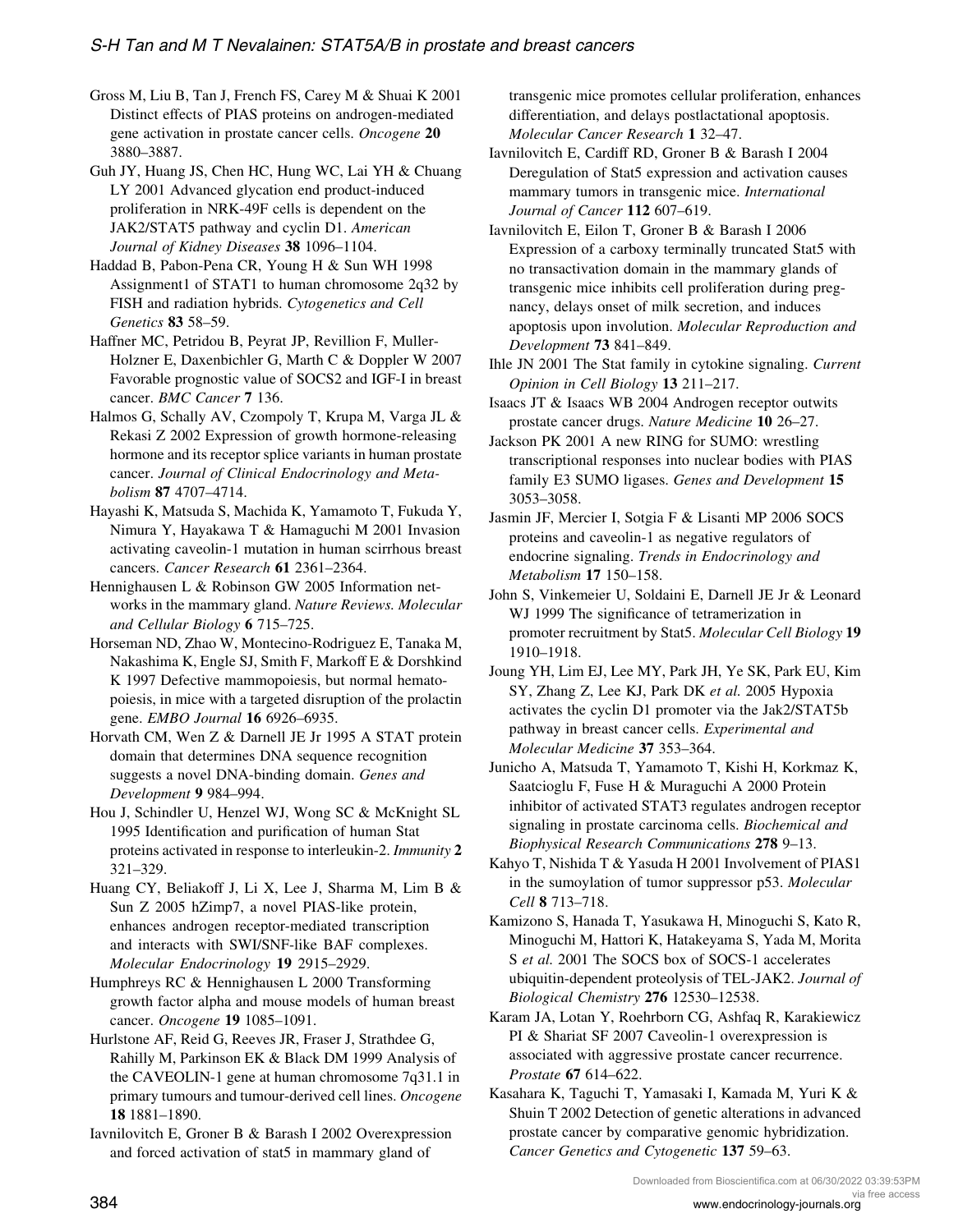<span id="page-18-0"></span>Kazansky AV, Raught B, Lindsey SM, Wang YF & Rosen JM 1995 Regulation of mammary gland factor/Stat5a during mammary gland development. Molecular Endocrinology 9 1598–1609.

Kazansky AV, Kabotyanski EB, Wyszomierski SL, Mancini MA & Rosen JM 1999 Differential effects of prolactin and src/abl kinases on the nuclear translocation of STAT5B and STAT5A. Journal of Biological Chemistry 274 22484–22492.

Kazansky AV, Spencer DM & Greenberg NM 2003 Activation of signal transducer and activator of transcription 5 is required for progression of autochthonous prostate cancer: evidence from the transgenic adenocarcinoma of the mouse prostate system. Cancer Research 63 8757–8762.

Kindblom J, Dillner K, Ling C, Tornell J & Wennbo H 2002 Progressive prostate hyperplasia in adult prolactin transgenic mice is not dependent on elevated serum androgen levels. Prostate 53 24–33.

Kindblom J, Dillner K, Sahlin L, Robertson F, Ormandy C, Tornell J & Wennbo H 2003 Prostate hyperplasia in a transgenic mouse with prostate-specific expression of prolactin. Endocrinology 144 2269-2278.

Kirken RA, Malabarba MG, Xu J, DaSilva L, Erwin RA, Liu X, Hennighausen L, Rui H & Farrar WL 1997a Two discrete regions of interleukin-2 (IL2) receptor beta independently mediate IL2 activation of a PD98059/rapamycin/wortmannin-insensitive Stat5a/b serine kinase. Journal of Biological Chemistry 272 15459–15465.

Kirken RA, Malabarba MG, Xu J, Liu X, Farrar WL, Hennighausen L, Larner AC, Grimley PM & Rui H 1997b Prolactin stimulates serine/tyrosine phosphorylation and formation of heterocomplexes of multiple Stat5 isoforms in Nb2 lymphocytes. Journal of Biological Chemistry 272 14098–14103.

von Knobloch R, Konrad L, Barth PJ, Brandt H, Wille S, Heidenreich A, Moll R & Hofmann R 2004 Genetic pathways and new progression markers for prostate cancer suggested by microsatellite allelotyping. Clinical Cancer Research 10 1064–1073.

Lange EM, Gillanders EM, Davis CC, Brown WM, Campbell JK, Jones M, Gildea D, Riedesel E, Albertus J, Freas-Lutz D et al. 2003 Genome-wide scan for prostate cancer susceptibility genes using families from the University of Michigan prostate cancer genetics project finds evidence for linkage on chromosome 17 near BRCA1. Prostate 57 326–334.

Latil A, Baron JC, Cussenot O, Fournier G, Boccon-Gibod L, Le Duc A & Lidereau R 1994 Oncogene amplifications in early-stage human prostate carcinomas. International Journal of Cancer 59 637–638.

Lee SW, Reimer CL, Oh P, Campbell DB & Schnitzer JE 1998 Tumor cell growth inhibition by caveolin re-expression in human breast cancer cells. Oncogene 16 1391–1397.

Lee H, Park DS, Razani B, Russell RG, Pestell RG & Lisanti MP 2002 Caveolin-1 mutations (P132L and null) and the pathogenesis of breast cancer: caveolin-1 (P132L) behaves in a dominant-negative manner and caveolin-1  $(-/-)$  null mice show mammary epithelial cell hyperplasia. American Journal of Pathology 161 1357–1369.

Lee MY, Joung YH, Lim EJ, Park JH, Ye SK, Park T, Zhang Z, Park DK, Lee KJ & Yang YM 2006 Phosphorylation and activation of STAT proteins by hypoxia in breast cancer cells. Breast 15 187–195.

Leek JP, Hamlin PJ, Bell SM & Lench NJ 1997 Assignment of the STAT6 gene (STAT6) to human chromosome band 12q13 by in situ hybridization. Cytogenetics and Cell Genetics 79 208–209.

Leonard WJ & O'Shea JJ 1998 Jaks and STATs: biological implications. Annual Review of Immunology 16 293–322.

Letsch M, Schally AV, Busto R, Bajo AM & Varga JL 2003 Growth hormone-releasing hormone (GHRH) antagonists inhibit the proliferation of androgen-dependent and -independent prostate cancers. PNAS 100 1250–1255.

Levy DE & Darnell JE Jr 2002 Stats: transcriptional control and biological impact. Nature Reviews. Molecular and Cellular Biology 3 651–662.

Levy N, Boettger-Tong H, Dohmae K, Agoulnik AI, Ty TI, Nishimune Y & Bishop CE 1998 Physical and genetic linkage of glutaminase (Gls), signal transducer and activator of transcription 1 (Stat1), and xeroderma pigmentosum complementation group G (Xpg) on mouse proximal chromosome 1. Genomics 54 355–356.

Li P, Yu X, Ge K, Melamed J, Roeder RG & Wang Z 2002 Heterogenous expression and functions of androgen receptor co-factors in primary prostate cancer. American Journal of Pathology 161 1467–1474.

Li H, Ahonen TJ, Alanen K, Xie J, LeBaron MJ, Pretlow TG, Ealley EL, Zhang Y, Nurmi M, Singh B et al. 2004 Activation of signal transducer and activator of transcription 5 in human prostate cancer is associated with high histological grade. Cancer Research 64 4774–4782.

Li H, Zhang Y, Glass A, Zellweger T, Gehan E, Bubendorf L, Gelmann EP & Nevalainen MT 2005 Activation of signal transducer and activator of transcription-5 in prostate cancer predicts early recurrence. Clinical Cancer Research 11 5863–5868.

Lin JX, Mietz J, Modi WS, John S & Leonard WJ 1996 Cloning of human Stat5B. Reconstitution of interleukin-2-induced Stat5A and Stat5B DNA binding activity in COS-7 cells. Journal of Biological Chemistry 271 10738–10744.

Linja MJ, Porkka KP, Kang Z, Savinainen KJ, Janne OA, Tammela TL, Vessella RL, Palvimo JJ & Visakorpi T 2004 Expression of androgen receptor coregulators in prostate cancer. Clinical Cancer Research 10 1032–1040.

Litterst CM, Kliem S, Marilley D & Pfitzner E 2003 NCoA-1/SRC-1 is an essential coactivator of STAT5 that binds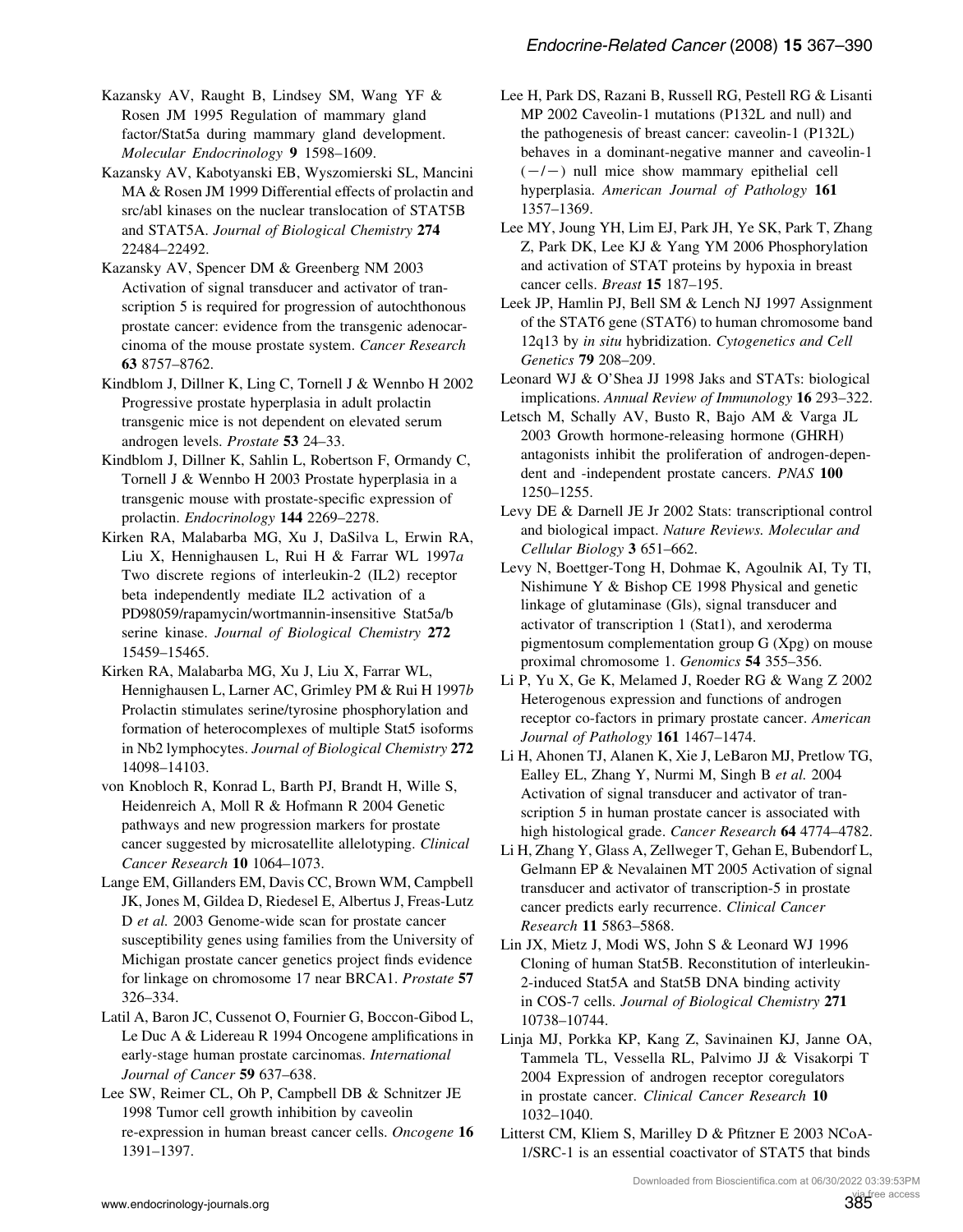<span id="page-19-0"></span>to the FDL motif in the alpha-helical region of the STAT5 transactivation domain. Journal of Biological Chemistry 278 45340–45351.

Litterst CM, Kliem S, Lodrini M & Pfitzner E 2005 Coactivators in gene regulation by STAT5. Vitamins and Hormones 70 359–386.

Liu X, Robinson GW, Gouilleux F, Groner B & Hennighausen L 1995 Cloning and expression of Stat5 and an additional homologue (Stat5b) involved in prolactin signal transduction in mouse mammary tissue. PNAS 92 8831–8835.

Liu JX, Mietz J, Modi WS, John S & Leonard WJ 1996a Cloning of human Stat5B. Reconstitution of interleukin-2-induced Stat5A and Stat5B DNA binding activity in COS-7 cells. Journal of Biological Chemistry 271 10738–10744.

Liu X, Robinson GW & Hennighausen L 1996b Activation of Stat5a and Stat5b by tyrosine phosphorylation is tightly linked to mammary gland differentiation. Molecular Endocrinology 10 1496–1506.

Liu X, Robinson GW, Wagner KU, Garrett L, Wynshaw-Boris A & Hennighausen L 1997 Stat5a is mandatory for adult mammary gland development and lactogenesis. Genes and Development 11 179–186.

Liu B, Liao J, Rao X, Kushner SA, Chung CD, Chang DD & Shuai K 1998a Inhibition of Stat1-mediated gene activation by PIAS1. PNAS 95 10626–10631.

Liu X, Gallego MI, Smith GH, Robinson GW & Hennighausen L 1998b Functional release of Stat5a-null mammary tissue through the activation of compensating signals including Stat5b. Cell Growth and Differentiation 9 795–803.

Llovera M, Pichard C, Bernichtein S, Jeay S, Touraine P, Kelly PA & Goffin V 2000 Human prolactin (hPRL) antagonists inhibit hPRL-activated signaling pathways involved in breast cancer cell proliferation. Oncogene 19 4695–4705.

Magne S, Caron S, Charon M, Rouyez MC & Dusanter-Fourt I 2003 STAT5 and Oct-1 form a stable complex that modulates cyclin D1 expression. Molecular Cell Biology 23 8934–8945.

Marg A, Shan Y, Meyer T, Meissner T, Brandenburg M & Vinkemeier U 2004 Nucleocytoplasmic shuttling by nucleoporins Nup153 and Nup214 and CRM1-dependent nuclear export control the subcellular distribution of latent Stat1. Journal of Cell Biology 165 823–833.

Maurer AB, Wichmann C, Gross A, Kunkel H, Heinzel T, Ruthardt M, Groner B & Grez M 2002 The Stat5- RARalpha fusion protein represses transcription and differentiation through interaction with a corepressor complex. Blood 99 2647–2652.

Meyer WK, Reichenbach P, Schindler U, Soldaini E & Nabholz M 1997 Interaction of STAT5 dimers on two low affinity binding sites mediates interleukin 2 (IL-2) stimulation of IL-2 receptor alpha gene transcription. Journal of Biological Chemistry 272 31821–31828.

Meyer T, Begitt A, Lodige I, van Rossum M & Vinkemeier U 2002 Constitutive and IFN-gamma-induced nuclear import of STAT1 proceed through independent pathways. EMBO Journal 21 344–354.

Miyoshi K, Shillingford JM, Smith GH, Grimm SL, Wagner KU, Oka T, Rosen JM, Robinson GW & Hennighausen L 2001 Signal transducer and activator of transcription (Stat) 5 controls the proliferation and differentiation of mammary alveolar epithelium. Journal of Cell Biology 155 531–542.

Mui A, Muto A, Sakamaki K, Sato N, Kinoshita T, Watanabe S, Yokota T, Arai K & Miyajima A 1994 Function of the common beta subunit of the GM-CSF/IL-3/IL-5 receptors. Advances in Experimental Medicine and Biology 365 217–223.

Mui AL, Wakao H, O'Farrell AM, Harada N & Miyajima A 1995 Interleukin-3, granulocyte-macrophage colony stimulating factor and interleukin-5 transduce signals through two STAT5 homologs. EMBO Journal 14 1166–1175.

Muller S, Hoege C, Pyrowolakis G & Jentsch S 2001 SUMO, ubiquitin's mysterious cousin. Nature Reviews. Molecular and Cellular Biology 2 202–210.

Nagel-Wolfrum K, Buerger C, Wittig I, Butz K, Hoppe-Seyler F & Groner B 2004 The interaction of specific peptide aptamers with the DNA binding domain and the dimerization domain of the transcription factor Stat3 inhibits transactivation and induces apoptosis in tumor cells. Molecular Cancer Research 2 170-182.

Nakajima H, Brindle PK, Handa M & Ihle JN 2001 Functional interaction of STAT5 and nuclear receptor co-repressor SMRT: implications in negative regulation of STAT5-dependent transcription. EMBO Journal 20 6836–6844.

Neuwirt H, Puhr M, Cavarretta IT, Mitterberger M, Hobisch A & Culig Z 2007 Suppressor of cytokine signalling-3 is up-regulated by androgen in prostate cancer cell lines and inhibits androgen-mediated proliferation and secretion. Endocrine-Related Cancer 14 1007–1019.

Nevalainen MT, Valve EM, Makela SI, Blauer M, Tuohimaa PJ & Harkonen PL 1991 Estrogen and prolactin regulation of rat dorsal and lateral prostate in organ culture. Endocrinology 129 612–622.

Nevalainen MT, Valve EM, Ingleton PM & Harkonen PL 1996 Expression and hormone regulation of prolactin receptors in rat dorsal and lateral prostate. Endocrinology 137 3078–3088.

Nevalainen MT, Valve EM, Ahonen T, Yagi A, Paranko J & Harkonen PL 1997a Androgen-dependent expression of prolactin in rat prostate epithelium in vivo and in organ culture. FASEB Journal 11 1297–1307.

Nevalainen MT, Valve EM, Ingleton PM, Nurmi M, Martikainen PM & Harkonen PL 1997b Prolactin and prolactin receptors are expressed and functioning in human prostate. Journal of Clinical Investigation 99 618–627.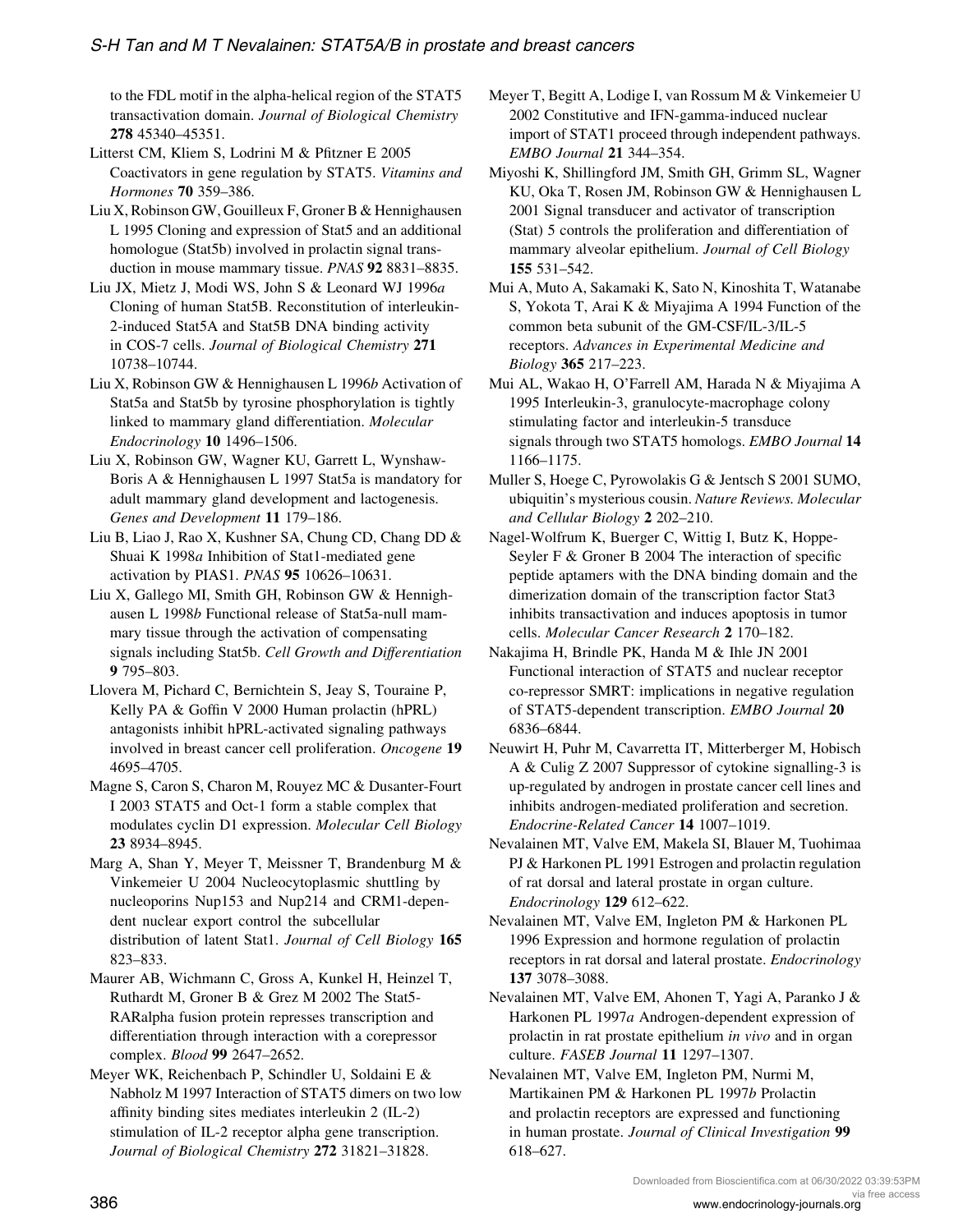<span id="page-20-0"></span>Nevalainen MT, Ahonen TJ, Yamashita H, Chandrashekar V, Bartke A, Grimley PM, Robinson GW, Hennighausen L & Rui H 2000 Epithelial defect in prostates of Stat5a-null mice. Laboratory Investigation 80 993-1006.

Nevalainen MT, Xie J, Bubendorf L, Wagner KU & Rui H 2002 Basal activation of transcription factor signal transducer and activator of transcription (Stat5) in nonpregnant mouse and human breast epithelium. Molecular Endocrinology 16 1108–1124.

Nevalainen MT, Xie J, Torhorst J, Bubendorf L, Haas P, Kononen J, Sauter G & Rui H 2004 Signal transducer and activator of transcription-5 activation and breast cancer prognosis. Journal of Clinical Oncology 22 2053–2060.

Nishida T & Yasuda H 2002 PIAS1 and PIASxalpha function as SUMO-E3 ligases toward androgen receptor and repress androgen receptor-dependent transcription. Journal of Biological Chemistry 277 41311–41317.

Oakes SR, Robertson FG, Kench JG, Gardiner-Garden M, Wand MP, Green JE & Ormandy CJ 2007 Loss of mammary epithelial prolactin receptor delays tumor formation by reducing cell proliferation in low-grade preinvasive lesions. Oncogene 26 543–553.

Ormandy CJ, Camus A, Barra J, Damotte D, Lucas B, Buteau H, Edery M, Brousse N, Babinet C, Binart N et al. 1997 Null mutation of the prolactin receptor gene produces multiple reproductive defects in the mouse. Genes and Development 11 167–178.

Pallard C, Gouilleux F, Benit L, Cocault L, Souyri M, Levy D, Groner B, Gisselbrecht S & Dusanter-Fourt I 1995a Thrombopoietin activates a STAT5-like factor in hematopoietic cells. EMBO Journal 14 2847-2856.

Pallard C, Gouilleux F, Charon M, Groner B, Gisselbrecht S & Dusanter-Fourt I 1995b Interleukin-3, erythropoietin, and prolactin activate a STAT5-like factor in lymphoid cells. Journal of Biological Chemistry 270 15942–15945.

Park C, Lee I & Kang WK 2001 Lovastatin-induced E2F-1 modulation and its effect on prostate cancer cell death. Carcinogenesis 22 1727–1731.

Park DS, Lee H, Frank PG, Razani B, Nguyen AV, Parlow AF, Russell RG, Hulit J, Pestell RG & Lisanti MP 2002 Caveolin-1-deficient mice show accelerated mammary gland development during pregnancy, premature lactation, and hyperactivation of the Jak-2/STAT5a signaling cascade. Molecular Biology of the Cell 13 3416–3430.

Park SS, Kim JE, Kim YA, Kim YC & Kim SW 2005 Caveolin-1 is down-regulated and inversely correlated with HER2 and EGFR expression status in invasive ductal carcinoma of the breast. Histopathology 47 625–630.

Paukku K, Yang J & Silvennoinen O 2003 Tudor and nuclease-like domains containing protein p100 function as coactivators for signal transducer and activator of transcription 5. Molecular Endocrinology 17 1805-1814.

Peng B, Sutherland KD, Sum EY, Olayioye M, Wittlin S, Tang TK, Lindeman GJ & Visvader JE 2002 CPAP is a novel stat5-interacting cofactor that augments stat5 mediated transcriptional activity. Molecular Endocrinology 16 2019–2033.

Pinilla SM, Honrado E, Hardisson D, Benitez J & Palacios J 2006 Caveolin-1 expression is associated with a basal-like phenotype in sporadic and hereditary breast cancer. Breast Cancer Research and Treatment 99 85–90.

Quelle FW, Thierfelder W, Witthuhn BA, Tang B, Cohen S & Ihle JN 1995 Phosphorylation and activation of the DNA binding activity of purified Stat1 by the Janus protein-tyrosine kinases and the epidermal growth factor receptor. Journal of Biological Chemistry 270 20775–20780.

Raccurt M, Tam SP, Lau P, Mertani HC, Lambert A, Garcia-Caballero T, Li H, Brown RJ, McGuckin MA, Morel G et al. 2003 Suppressor of cytokine signalling gene expression is elevated in breast carcinoma. British Journal of Cancer 89 524-532.

Ram PA & Waxman DJ 1999 SOCS/CIS protein inhibition of growth hormone-stimulated STAT5 signaling by multiple mechanisms. Journal of Biological Chemistry 274 35553–35561.

Reich NC & Liu L 2006 Tracking STAT nuclear traffic. Nature Reviews of Immunology 6 602–612.

Ren S, Cai HR, Li M & Furth PA 2002 Loss of Stat5a delays mammary cancer progression in a mouse model. Oncogene 21 4335–4339.

Rogers RS, Inselman A, Handel MA & Matunis MJ 2004 SUMO modified proteins localize to the XY body of pachytene spermatocytes. Chromosoma 113 233–243.

Rosen RL, Winestock KD, Chen G, Liu X, Hennighausen L & Finbloom DS 1996 Granulocyte-macrophage colonystimulating factor preferentially activates the 94-kD STAT5A and an 80-kD STAT5A isoform in human peripheral blood monocytes. Blood 88 1206–1214.

Rui H, Kirken RA & Farrar WL 1994 Activation of receptorassociated tyrosine kinase JAK2 by prolactin. Journal of Biological Chemistry 269 5364–5368.

Rycyzyn MA & Clevenger CV 2002 The intranuclear prolactin/cyclophilin B complex as a transcriptional inducer. PNAS 99 6790–6795.

Rycyzyn MA, Reilly SC, O'Malley K & Clevenger CV 2000 Role of cyclophilin B in prolactin signal transduction and nuclear retrotranslocation. Molecular Endocrinology 14 1175–1186.

Sachdev S, Bruhn L, Sieber H, Pichler A, Melchior F & Grosschedl R 2001 PIASy, a nuclear matrix-associated SUMO E3 ligase, represses LEF1 activity by sequestration into nuclear bodies. Genes and Development 15 3088–3103.

Sagara Y, Mimori K, Yoshinaga K, Tanaka F, Nishida K, Ohno S, Inoue H & Mori M 2004 Clinical significance of Caveolin-1, Caveolin-2 and HER2/neu mRNA expression in human breast cancer. British Journal of Cancer 91 959–965.

Savage K, Lambros MB, Robertson D, Jones RL, Jones C, Mackay A, James M, Hornick JL, Pereira EM, Milanezi F et al. 2007 Caveolin 1 is overexpressed and amplified in a subset of basal-like and metaplastic breast carcinomas: a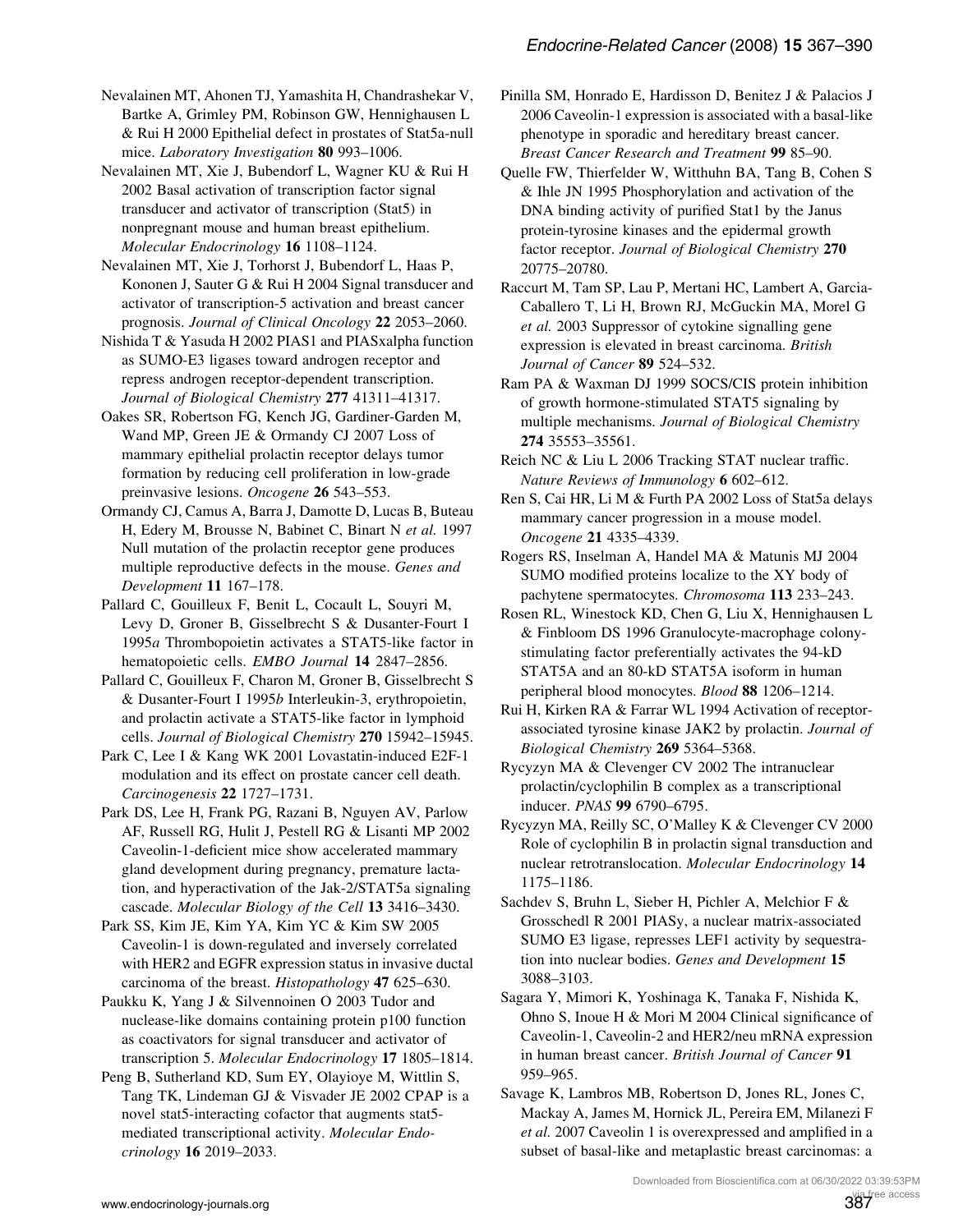<span id="page-21-0"></span>morphologic, ultrastructural, immunohistochemical, and in situ hybridization analysis. Clinical Cancer Research 13 90–101.

Schindler CW 2002 Series introduction. JAK-STAT signaling in human disease. Journal of Clinical Investigation 109 1133–1137.

Schindler C & Darnell JE Jr 1995 Transcriptional responses to polypeptide ligands: the JAK-STAT pathway. Annual Review of Biochemistry 64 621–651.

Schindler C, Fu XY, Improta T, Aebersold R & Darnell JE Jr 1992 Proteins of transcription factor ISGF-3: one gene encodes the 91-and 84-kDa ISGF-3 proteins that are activated by interferon alpha. PNAS 89 7836–7839.

Schmidt D & Muller S 2003 PIAS/SUMO: new partners in transcriptional regulation. Cellular and Molecular Life Sciences 60 2561–2574.

Schmitt-Ney M, Doppler W, Ball RK & Groner B 1991 Betacasein gene promoter activity is regulated by the hormone-mediated relief of transcriptional repression and a mammary-gland-specific nuclear factor. Molecular Cell Biology 11 3745–3755.

Schmitt-Ney M, Happ B, Ball RK & Groner B 1992a Developmental and environmental regulation of a mammary gland-specific nuclear factor essential for transcription of the gene encoding beta-casein. PNAS 89 3130–3134.

Schmitt-Ney M, Happ B, Hofer P, Hynes NE & Groner B 1992b Mammary gland-specific nuclear factor activity is positively regulated by lactogenic hormones and negatively by milk stasis. Molecular Endocrinology 6 1988–1997.

Schwaller J, Parganas E, Wang D, Cain D, Aster JC, Williams IR, Lee CK, Gerthner R, Kitamura T, Frantsve J et al. 2000 Stat5 is essential for the myelo- and lymphoproliferative disease induced by TEL/JAK2. Molecular Cell 6 693–704.

Seeler JS, Bischof O, Nacerddine K & Dejean A 2007 SUMO, the three Rs and cancer. Current Topics in Microbiology and Immunology 313 49–71.

Sekimoto T, Nakajima K, Tachibana T, Hirano T & Yoneda Y 1996 Interferon-gamma-dependent nuclear import of Stat1 is mediated by the GTPase activity of Ran/TC4. Journal of Biological Chemistry 271 31017–31020.

Sekimoto T, Imamoto N, Nakajima K, Hirano T & Yoneda Y 1997 Extracellular signal-dependent nuclear import of Stat1 is mediated by nuclear pore-targeting complex formation with NPI-1, but not Rch1. EMBO Journal 16 7067–7077.

Shan L, Yu M, Clark BD & Snyderwine EG 2004 Possible role of Stat5a in rat mammary gland carcinogenesis. Breast Cancer Research and Treatment 88 263–272.

Sharma M, Li X, Wang Y, Zarnegar M, Huang CY, Palvimo JJ, Lim B & Sun Z 2003 hZimp10 is an androgen receptor co-activator and forms a complex with SUMO-1 at replication foci. EMBO Journal 22 6101–6114.

Sharrocks AD 2006 PIAS proteins and transcriptional regulation – more than just SUMO E3 ligases? Genes and Development 20 754–758.

Shi W, Inoue M, Minami M, Takeda K, Matsumoto M, Matsuda Y, Kishimoto T & Akira S 1996 The genomic structure and chromosomal localization of the mouse STAT3 gene. International Immunology 8 1205–1211.

Shuai K 2000 Modulation of STAT signaling by STATinteracting proteins. Oncogene 19 2638–2644.

Shuai K 2006 Regulation of cytokine signaling pathways by PIAS proteins. Cell Research 16 196–202.

Shuai K & Liu B 2003 Regulation of JAK-STAT signalling in the immune system. Nature Reviews of Immunology 3 900–911.

Silva CM 2004 Role of STATs as downstream signal transducers in Src family kinase-mediated tumorigenesis. Oncogene 23 8017–8023.

Socolovsky M, Fallon AE, Wang S, Brugnara C & Lodish HF 1999 Fetal anemia and apoptosis of red cell progenitors in Stat $5a-/-5b-/-$  mice: a direct role for Stat5 in Bcl-X(L) induction. Cell 98 181–191.

Soldaini E, John S, Moro S, Bollenbacher J, Schindler U & Leonard WJ 2000 DNA binding site selection of dimeric and tetrameric Stat5 proteins reveals a large repertoire of divergent tetrameric Stat5a binding sites. Molecular Cell Biology 20 389–401.

Sotgia F, Rui H, Bonuccelli G, Mercier I, Pestell RG & Lisanti MP 2006a Caveolin-1, mammary stem cells, and estrogen-dependent breast cancers. Cancer Research 66 10647–10651.

Sotgia F, Williams TM, Schubert W, Medina F, Minetti C, Pestell RG & Lisanti MP 2006b Caveolin-1 deficiency  $(-/-)$  conveys premalignant alterations in mammary epithelia, with abnormal lumen formation, growth factor independence, and cell invasiveness. American Journal of Pathology 168 292–309.

Stangelberger A, Schally AV, Varga JL, Zarandi M, Szepeshazi K, Armatis P & Halmos G 2005 Inhibitory effect of antagonists of bombesin and growth hormonereleasing hormone on orthotopic and intraosseous growth and invasiveness of PC-3 human prostate cancer in nude mice. Clinical Cancer Research 11 49–57.

Stocklin E, Wissler M, Gouilleux F & Groner B 1996 Functional interactions between Stat5 and the glucocorticoid receptor. Nature 383 726–728.

Strauss BL, Bratthauer GL & Tavassoli FA 2006 STAT 5a expression in the breast is maintained in secretory carcinoma, in contrast to other histologic types. Human Pathology 37 586–592.

Sultan AS, Xie J, LeBaron MJ, Ealley EL, Nevalainen MT & Rui H 2005 Stat5 promotes homotypic adhesion and inhibits invasive characteristics of human breast cancer cells. Oncogene 24 746–760.

Tahir SA, Frolov A, Hayes TG, Mims MP, Miles BJ, Lerner SP, Wheeler TM, Ayala G, Thompson TC & Kadmon D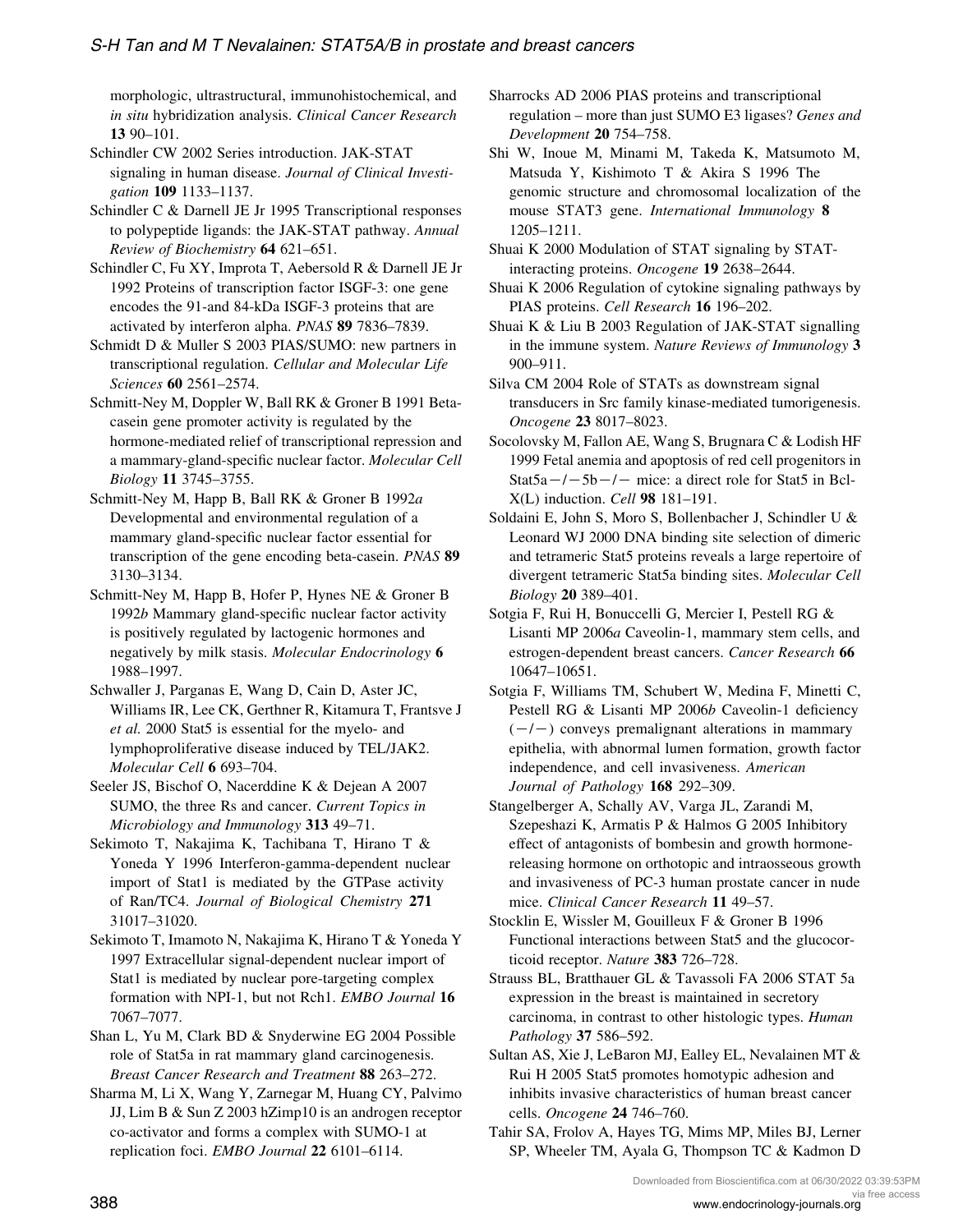<span id="page-22-0"></span>2006 Preoperative serum caveolin-1 as a prognostic marker for recurrence in a radical prostatectomy cohort. Clinical Cancer Research 12 4872–4875.

Tan SH, Dagvadorj A, Shen F, Gu L, Liao Z, Abdulghani J, Zhang Y, Gelmann EP, Zellweger T, Culig Z et al. 2008 Transcription factor Stat5 synergizes with androgen receptor in prostate cancer cells. Cancer Research 68 236–248.

Teglund S, McKay C, Schuetz E, van Deursen JM, Stravopodis D, Wang D, Brown M, Bodner S, Grosveld G & Ihle JN 1998 Stat5a and Stat5b proteins have essential and nonessential, or redundant, roles in cytokine responses. Cell 93 841–850.

Thompson TC, Timme TL, Li L & Goltsov A 1999 Caveolin-1, a metastasis-related gene that promotes cell survival in prostate cancer. Apoptosis 4 233-237.

Timme TL, Goltsov A, Tahir S, Li L, Wang J, Ren C, Johnston RN & Thompson TC 2000 Caveolin-1 is regulated by c-myc and suppresses c-myc-induced apoptosis. Oncogene 19 3256–3265.

Turkson J, Ryan D, Kim JS, Zhang Y, Chen Z, Haura E, Laudano A, Sebti S, Hamilton AD & Jove R 2001 Phosphotyrosyl peptides block Stat3-mediated DNA binding activity, gene regulation, and cell transformation. Journal of Biological Chemistry 276 45443–45455.

Turkson J, Kim JS, Zhang S, Yuan J, Huang M, Glenn M, Haura E, Sebti S, Hamilton AD & Jove R 2004 Novel peptidomimetic inhibitors of signal transducer and activator of transcription 3 dimerization and biological activity. Molecular Cancer Therapeutics 3 261–269.

Udy GB, Towers RP, Snell RG, Wilkins RJ, Park SH, Ram PA, Waxman DJ & Davey HW 1997 Requirement of STAT5b for sexual dimorphism of body growth rates and liver gene expression. PNAS 94 7239-7244.

Ungureanu D, Saharinen P, Junttila I, Hilton DJ & Silvennoinen O 2002 Regulation of Jak2 through the ubiquitin-proteasome pathway involves phosphorylation of Jak2 on Y1007 and interaction with SOCS-1. Molecular Cell Biology 22 3316–3326.

Verhage BA, van Houwelingen K, Ruijter TE, Kiemeney LA & Schalken JA 2003 Allelic imbalance in hereditary and sporadic prostate cancer. Prostate 54 50–57.

Vinkemeier U 2004 Getting the message across, STAT! Design principles of a molecular signaling circuit. Journal of Cell Biology 167 197–201.

Wakao H, Schmitt-Ney M & Groner B 1992 Mammary gland-specific nuclear factor is present in lactating rodent and bovine mammary tissue and composed of a single polypeptide of 89 kDa. Journal of Biological Chemistry 267 16365–16370.

Wakao H, Gouilleux F & Groner B 1994 Mammary gland factor (MGF) is a novel member of the cytokine regulated transcription factor gene family and confers the prolactin response. EMBO Journal 13 2182–2191.

Wang L & Banerjee S 2004 Differential PIAS3 expression in human malignancy. Oncology Reports 11 1319-1324.

Wang Z, Prins GS, Coschigano KT, Kopchick JJ, Green JE, Ray VH, Hedayat S, Christov KT, Unterman TG & Swanson SM 2005 Disruption of growth hormone signaling retards early stages of prostate carcinogenesis in the C3(1)/Tag mouse. Endocrinology 146 5188-5196.

Wartmann M, Cella N, Hofer P, Groner B, Liu X, Hennighausen L & Hynes NE 1996 Lactogenic hormone activation of Stat5 and transcription of the beta- casein gene in mammary epithelial cells is independent of p42 ERK2 mitogen-activated protein kinase activity. Journal of Biological Chemistry 271 31863–31868.

Weiss-Messer E, Merom O, Adi A, Karry R, Bidosee M, Ber R, Kaploun A, Stein A & Barkey RJ 2004 Growth hormone (GH) receptors in prostate cancer: gene expression in human tissues and cell lines and characterization, GH signaling and androgen receptor regulation in LNCaP cells. Molecular Cell Endocrinology 220 109–123.

Welte T, Garimorth K, Philipp S & Doppler W 1994 Prolactin-dependent activation of a tyrosine phosphorylated DNA binding factor in mouse mammary epithelial cells. Molecular Endocrinology 8 1091–1102.

Wennbo H, Kindblom J, Isaksson OG & Tornell J 1997 Transgenic mice overexpressing the prolactin gene develop dramatic enlargement of the prostate gland. Endocrinology 138 4410–4415.

Williams TM & Lisanti MP 2005 Caveolin-1 in oncogenic transformation, cancer, and metastasis. American Journal of Physiology Cell Physiology 288 C494–C506.

Williams TM, Sotgia F, Lee H, Hassan G, Di Vizio D, Bonuccelli G, Capozza F, Mercier I, Rui H, Pestell RG et al. 2006 Stromal and epithelial caveolin-1 both confer a protective effect against mammary hyperplasia and tumorigenesis: Caveolin-1 antagonizes cyclin D1 function in mammary epithelial cells. American Journal of Pathology 169 1784–1801.

Wolter H, Gottfried HW & Mattfeldt T 2002a Genetic changes in stage pT2N0 prostate cancer studied by comparative genomic hybridization. BJU International 89 310–316.

Wolter H, Trijic D, Gottfried HW & Mattfeldt T 2002b Chromosomal changes in incidental prostatic carcinomas detected by comparative genomic hybridization. European Urology 41 328–334.

Xie J, LeBaron MJ, Nevalainen MT & Rui H 2002 Role of tyrosine kinase Jak2 in prolactin-induced differentiation and growth of mammary epithelial cells. Journal of Biological Chemistry 277 14020–14030.

Xu W, Yu F, Yan M, Lu L, Zou W, Sun L, Zheng Z & Liu X 2004 Geldanamycin, a heat shock protein 90-binding agent, disrupts Stat5 activation in IL-2-stimulated cells. Journal of Cell Physiology 198 188–196.

Yamamoto K, Quelle FW, Thierfelder WE, Kreider BL, Gilbert DJ, Jenkins NA, Copeland NG, Silvennoinen O & Ihle JN 1994 Stat4, a novel gamma interferon activation site-binding protein expressed in early myeloid differentiation. Molecular Cell Biology 14 4342–4349.